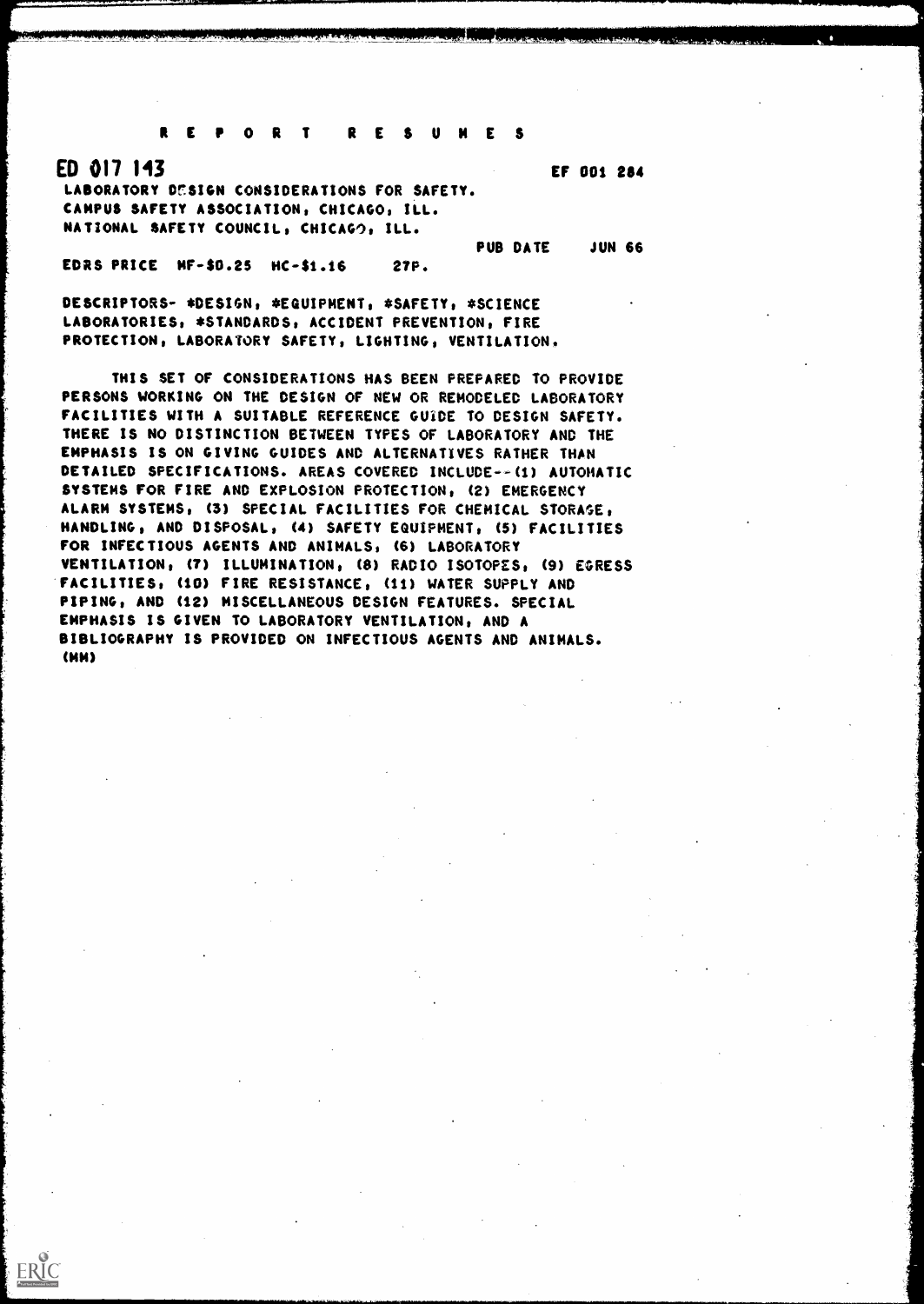re\ LLJ

# LABORATORY DESIGN

# CONSIDERATIONS

# FOR SAFETY

U.S. DEPARTMENT OF HEALTH, EDUCATION & WELFARE OFFICE OF EDUCATION

THIS DOCUMENT HAS BEEN REPRODUCED EXACTLY AS RECEIVED FROM IHE PERSON OR ORGANIZATION ORIGINATING IT. POINTS OF VIEW OR OPINIONS STATED DO NOT NECESSARILY REPRESENT OFFICIAL OFFICE OF EDUCATION POSITION OR POLICY.

campus safety association ANGEL AND RESIDENCE AND

001284 EF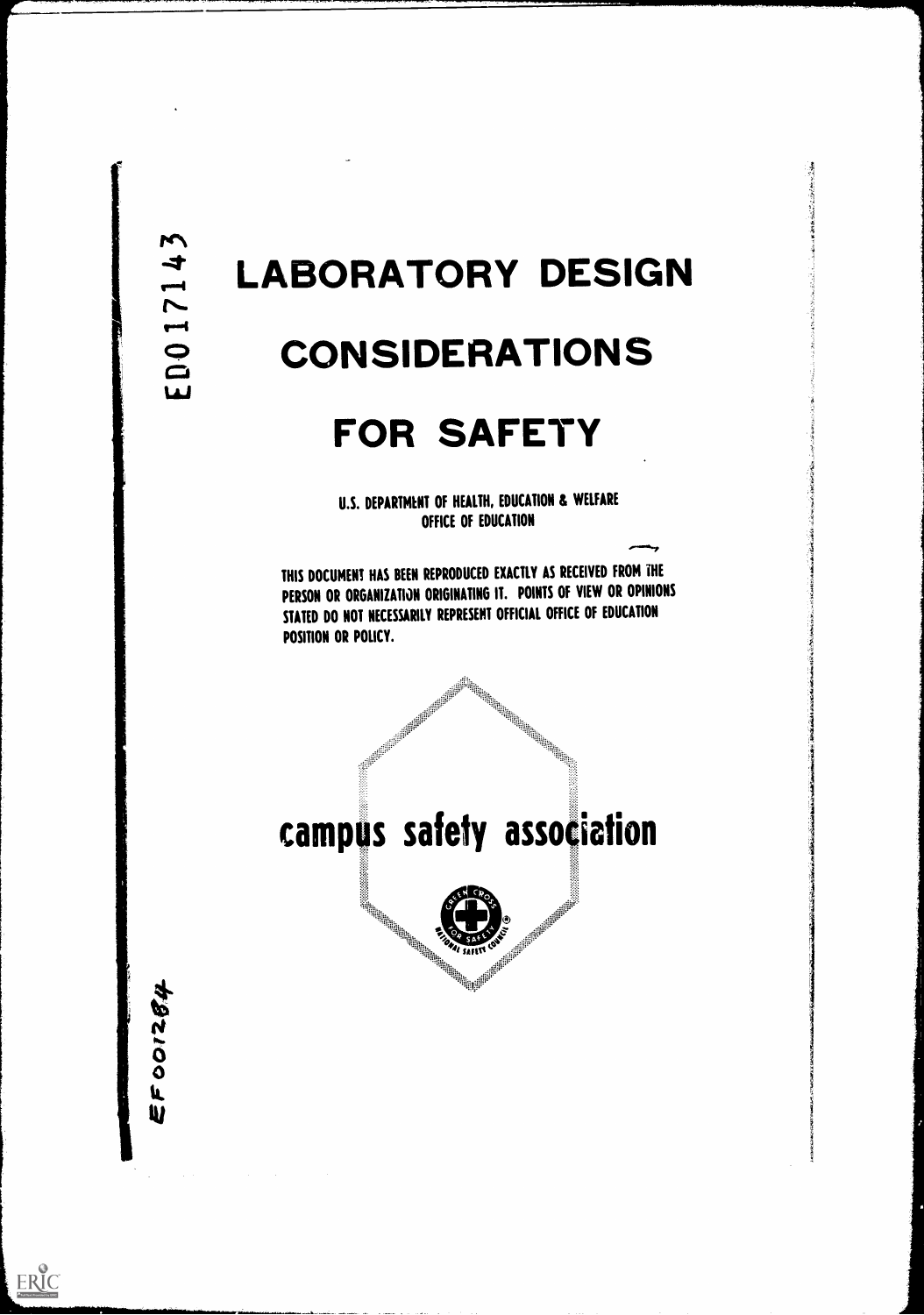THE CAMPUS SAFETY ASSOCIATION was formed in 1949 and affiliated with the National Safety Council in 1956. The Association is a division of the Higher Education Section formed in 1957.

OBJECTIVES of the Association are to promote safety on college and university campuses by exchange of information on prevention of accidents to faculty, staff and students.

MEMBERSHIP in the Association is open to any person whose activities are related to college and university safety programs. Membership in the Association automatically provides membership in the Higher Education Section.

MEMBERSHIP APPLICATIONS may be obtained from the Secretary or the Staff Representative; there are no dues. Members are entitled to voting privileges and are eligible to serve as officers or as members of committees.

OFFICERS of the Association are Chairman, Vice Chairman and Secretary, each elected for a term of one year. The Vice Chairman automatically succeeds to the Chairmanship.

STANDING COMMITTEES of the Association are Nominating, Membership, National Campus Safety Conference Planning and Congress Program Planning.

The Association contributes to the College and University Safety Newsletter, official organ of the Section, published five times a year by the Council and available on request.

The primary activity of the Campus Safety Association is an annual National Conference on Campus Safety held in the early summer on the campus of a member college or university. An effort is made to present successive conferences at as wide spaced geographical locations as possible.

The annual conference, of several days duration, is a combination of education, training and discussion of specific problems. The proceedings of the National Conference on Campus Safety are published and copies are available from the National Safety Council.

A mid-year meeting is held each year in conjunction with the National Safety Congress in Chicago. Oftentimes arrangements are made to hold joint meetings with other divisions and sections of the Council.

The Association makes a sincere effort to be of service to the members and others interested in Campus Safety.

Each year a membership roster is published. The roster lists the areas of interest of each of the members and can be used for interchange of ideas and solutions to problems.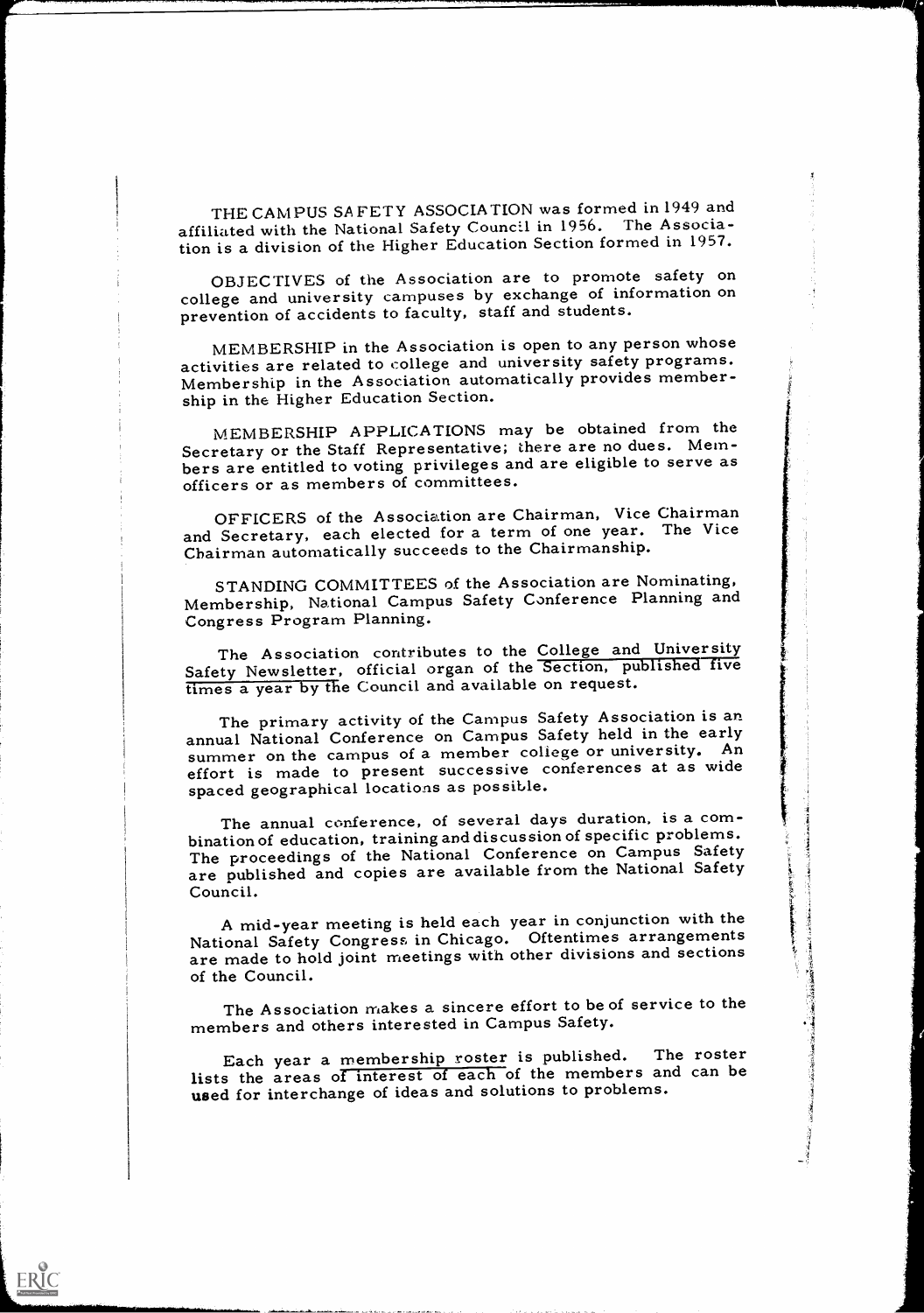# LABORATORY DESIGN

provided with a minimum die of the communication

# CONSIDERATIONS

## FOR SAFETY

These considerations proposed by the Laboratory Safety Committee of the Campus Safety Association received approval at the 13th National Campus Safety Association Conference on June 24, 1966.

#### **CONTENTS**

|              | Laboratory Safety Committee Membership                                        | $\mathbf{z}$            |
|--------------|-------------------------------------------------------------------------------|-------------------------|
| Introduction |                                                                               | $\overline{\mathbf{3}}$ |
|              | Section 1. Automatic Systems for Fire and<br>Explosion Protection             | 4                       |
|              | Section 2. Emergency Alarm Systems                                            | 6                       |
|              | Section 3. Special Facilities for Chemical Storage,<br>Handling, and Disposal | $\overline{\mathbf{z}}$ |
|              | Section 4. Safety Equipment                                                   | 9                       |
|              | Section 5. Facilities for Infectious Agents and<br>Animals                    | 11                      |
|              | Section 6. Laboratory Ventilation                                             | 14                      |
|              | Section 7. Illumination                                                       | 20                      |
|              | Section 8. Radioisotopes                                                      | 21                      |
|              | Section 9. Egress Facilities                                                  | 23                      |
|              | Section 10. Fire Resistance                                                   | 23                      |
|              | Section 11. Water Supply and Piping                                           | 23                      |
|              | Section 12. Miscellaneous Design Features                                     | 24                      |
|              |                                                                               |                         |

For further information on the Campus Safety Association, please contact Staff Representative, School and College Division, National Safety Council, 425 No. Michigan Avenue, Chicago, Illinois 60611.

wilinnarahoraava.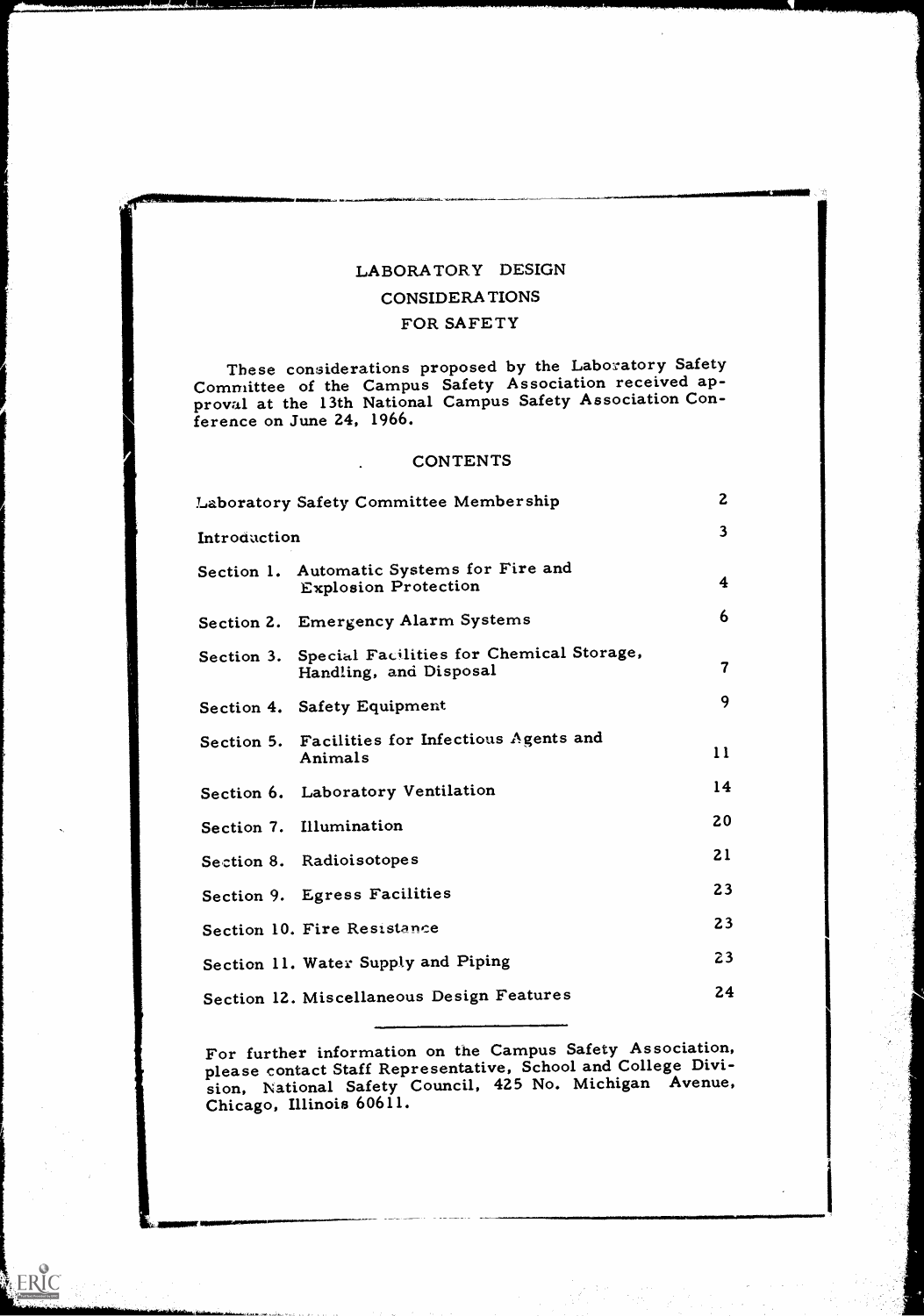#### LABORATORY SAFETY COMMITTEE

#### MEMBERSHIP LIST

#### CAMPUS SAFETY ASSOCIATION

C. W. Marsischky, Chairman

Wm. A. Burgess Robert Dennis<br>
Environmental Health & Safety Safety Consultant<br>
Harvard University Stillman Infirmary The University of Michigan<br>
Cambridge, Massachusetts Ann Arbor, Michigan

Robert Dennis University Health Service

Charles W. Easley Safety Director California Institute of Pasadena, California

Chandler Eaton<br>Environmental Health & Safety Engineer<br>University Health Services<br>Harvard University 75 Mt. Auburn Street Cambridge, Massachusetts

John M. Fresina<br>Safety Engineers Office Massachusetts Institute of University of Illinois<br>Technology 1203 West Oregon 77 Massachusetts Ave., Room 24-007 Cambridge, Massachusetts

John C. Martin Office Safety Coordinator<br>University of Illinois<br>1203 West Oregon<br>Urbana, Illinois

Richard Nocilla Apartment 1 521 Mc Keller Circle Las Vegas, Nevada

ERIC

G. N. Quam Villanova University<br>Villanova, Pennsylvania

Norman V. Steere Division of Environmental Health & Safety<br>W-140 University Health Ser rice<br>University of Minnesota<br>Minneapolis, Minnesota 55455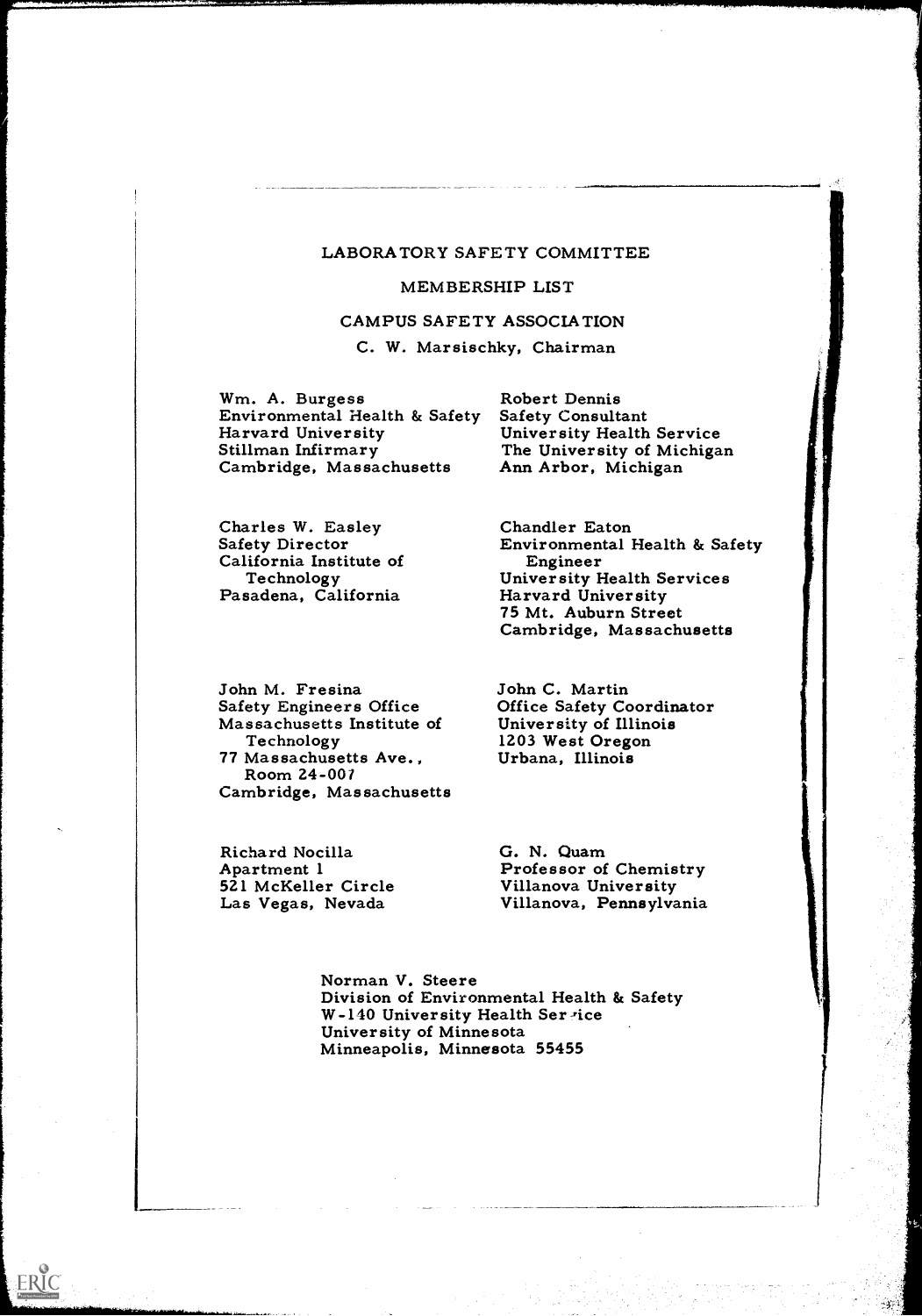### INTRODUCTION

This set of considerations has been pre-<br>pared from considerable hard-won experience<br>to provide persons working with the designing of new or remodeled laboratory facilities with a suitable reference guide to design safety.

The following items should be used as<br>guides only. These considerations do not These considerations do not spell out the details nor do they cover all of the facets of the many design problems. In most instances, various alternatives are offered and the selection of the method and degree of protection required for your circumstances is left to your judgement. It is suggested that where specialized protective equipment is to be used an engineer or engineering firm be employed with experience with the equipment to be installed. The various state and insurance<br>rating agencies and manufacturers or distributors of equipment will often do preliminary work on specialized equipment without obligation.

The title of these considerations deliberately deletes any reference to the type of laboratory since recent experience has indi- cated a need for most of the items covered in all laboratory buildings. Reference to existing standards of design or installation are made in the various sections of these guides so that you will be able to acquire the design details. It has been impossible to provide design detail in this set of standards for reasons of desired brevity.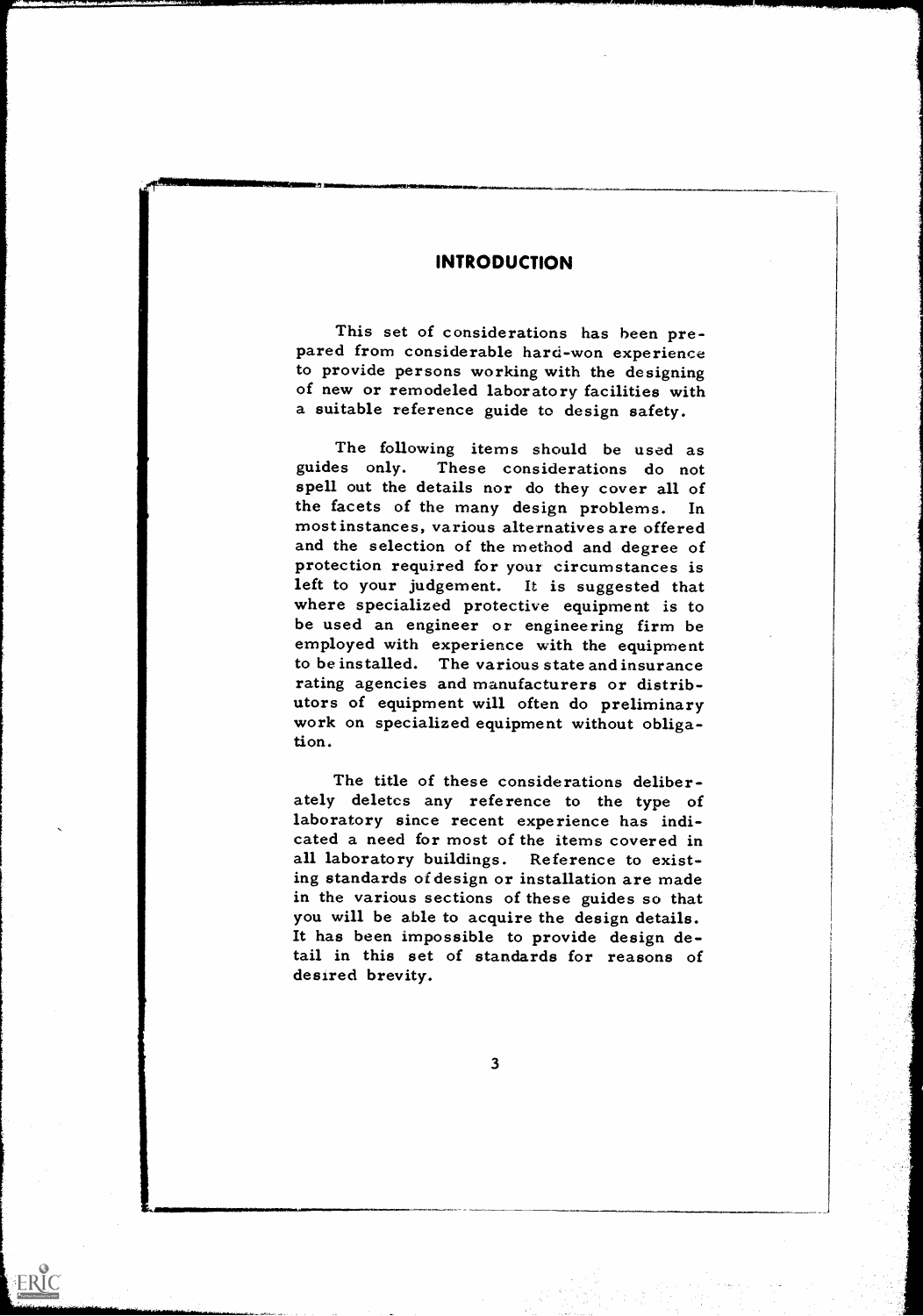# 1. AUTOMATIC SYSTEMS FOR FIRE AND EXPLOSION PROTECTION

Automatic fire and explosion detection and/or protection equipment should be installed in those areas of all laboratory buildings which present special hazards. Due to the nature of the work performed in most laboratory facilities and the nature of the chemicals employed, the hazards of fire and explosion are much greater than in other buildings. Even a small fire in laboratory buildings can cause large losses and laboratory fires have destroyed valuable research equip- menc, products and data.

As research work increases, the concentration of values also increases and the inherent hazard increases. To main-<br>tain control of this fast rising spiral of hazard and values. it is suggested that the use of the following types of protective equipment be considered in all new or remodeled lab-<br>oratory buildings. The decision as to which type of equipment and how complete an installation is desired or necessary is left to the individual designers. Table 1-1 lists several, but not all, potential hazard areas, and Table 1-2 provides, a list of technical design standards for various protective devices.

# TABLE 1.1.

## Hazardous Areas Needing Automatic Detection and/or Protection Devices

Flammable liquid storage, repackaging or dispensing rooms.

Chemical stockrooms.

ERIC

Compressed gas cylinder storage or manifold rooms.<br>General storage, equipment storage and janitor closets.<br>Radioactive isotope storage or production areas.<br>Mechanical equipment rooms, boiler rooms, electrical<br>rooms, transf

than one floor.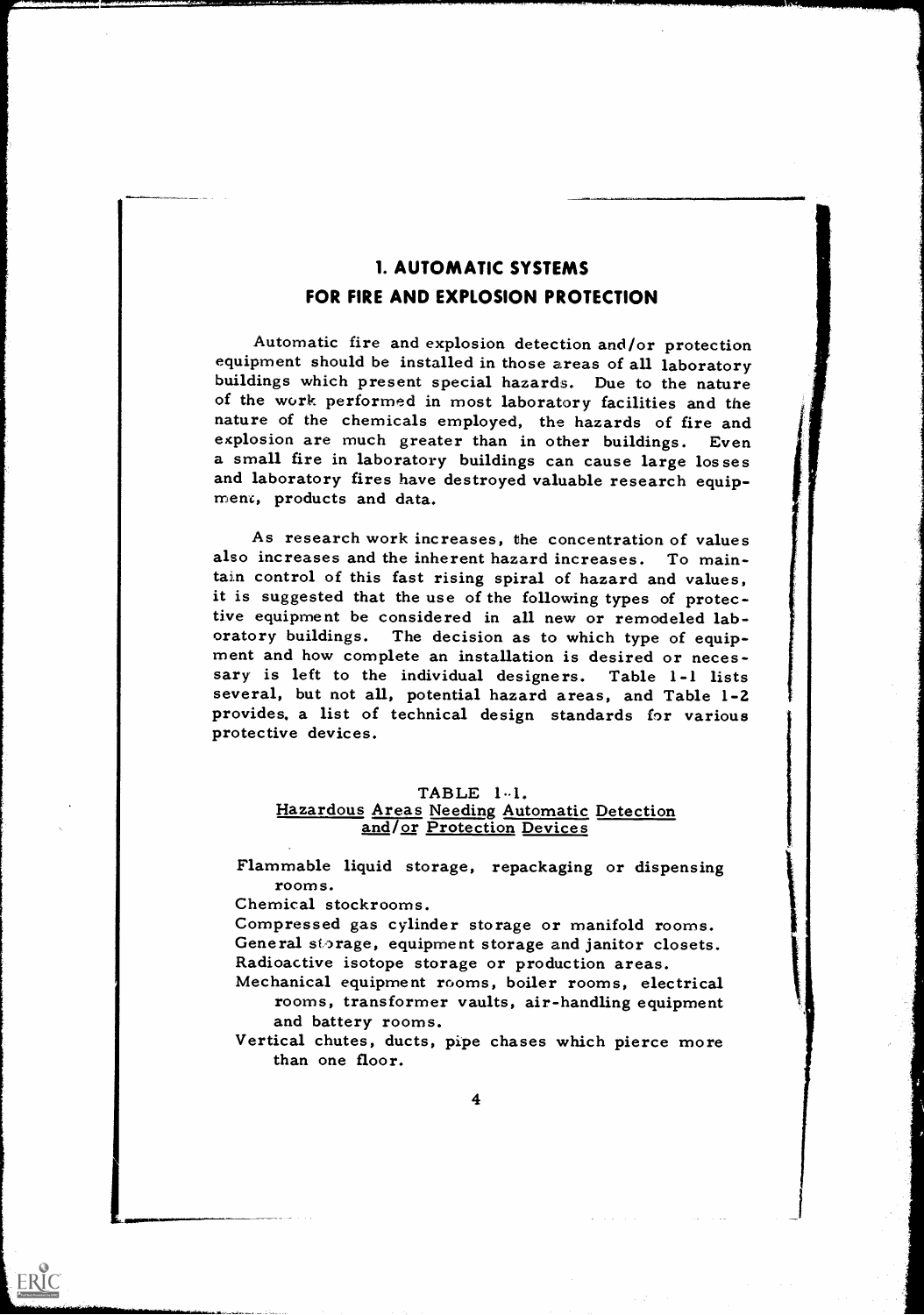#### TABLE 1-i Continued

Horizontal concealed spaces that pass through fire walls.<br>Laboratories used for handling infectious, carcinogenic<br>or pathogenic agents.<br>Laboratories below grade level or without windows.<br>Laboratories used for special hazar propellants, highly toxic gases, etc.

In many hazardous areas, it will be desirable to provide more than one type of protection. For example, flammable liquid rooms should have automatic detection, automatic extinguishing and explosion venting equipment.

# TABLE 1-2. Technical Design Standards for Automatic Systems

Installation of Sprinkler Systems, National Fire Protection Association, No. 13.

Carbon Dioxide Extinguishing Systems, NFPA No. 12. Chemical Extinguishing Systems, NFPA No. 17.

Foam Exti. guishing Systems (high expansion foam), `NFPA No. 11.

Water Spray Systems for Fire Protection, NFPA No. 15. Explosion Venting Guide, NFPA No. 68.

Inerting for Fire and Explosion Prevention,NFPANo. 69. Installation Standpipe and Hose Systems, NFPA No. 14. Explosion Suppression Systems, NFPA Handbook.

Factory Mutual Laboratories Engineering Manual, NFPA Fire Protection Handbook.

Fire, Smoke and Combustible Gas Detection Equip- ment should be installed in accordance withits individual listing in the Fire Protection and Hazardous Location Equipment Listings of Underwriters Laboratories, Inc.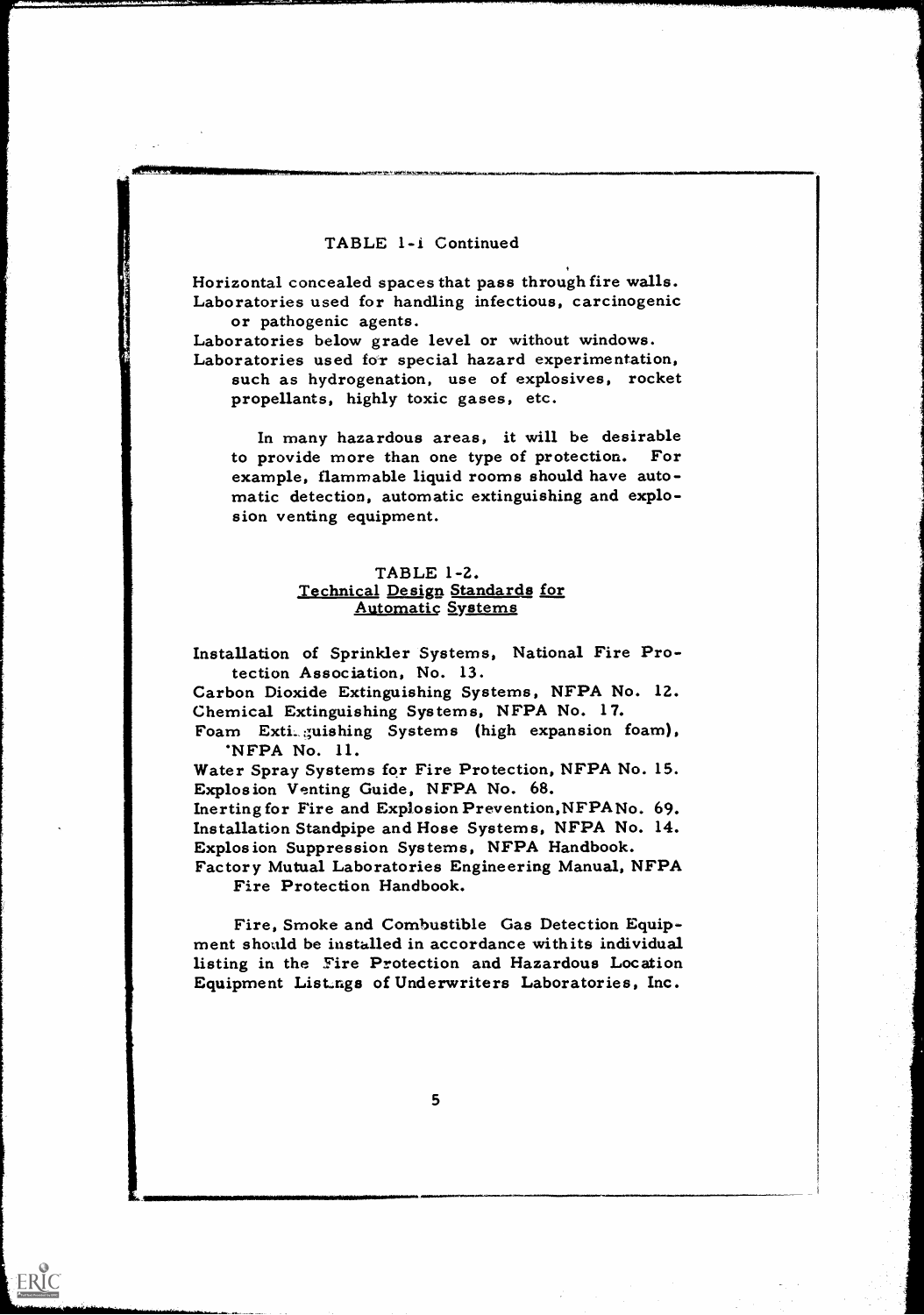# 2. EMERGENCY ALARM SYSTEMS

Due to the high fire hazards, explosion hazards and possible escape of toxic, radioactive or bacteriological agents, every laboratory building should be equipped with an emergency evacuation alarm system which sounds within the building.

Since quick response by professional fire fighters or other emergency personnel is highly desired to minimize damage and danger to the surrounding area, remote signaling devices connecting the building alarm system to the local fire or police department or campus security department should be given consideration.

The following emergency signaling or reporting equip- ment should be provided:

A. Remote signaling systems connecting the emergency evacu-<br>ation alarm, any automatic detection and/or protection<br>devices to a centrally supervised panel at the fire de-<br>partment, police department or campus security offi Proprietory, Auxiliary and Local Protective Signaling Systems.

Where remote signaling systems are impractical, emer-<br>gency telephones for use by night watchmen, passerby,<br>where they will be accessible when the buildings are closed. The eme rgency telephones should connect directly to the emergency offices so that there will be no need to dial or locate a telephone number.

- B. Consideration should be given to providing outside emergency telephones for use by night watchmen, passerby, or persons who have evacuated the building.
- C. Annunciator panels should be provided for all automatic detection, extinguishing and manual alarm systems in <sup>a</sup> location easily accessible to the fire department to indicate the location of any detection, extinguishing or manual alarm devices which have operated. Such annunciator panels are important for prompt response to sites of emergencies.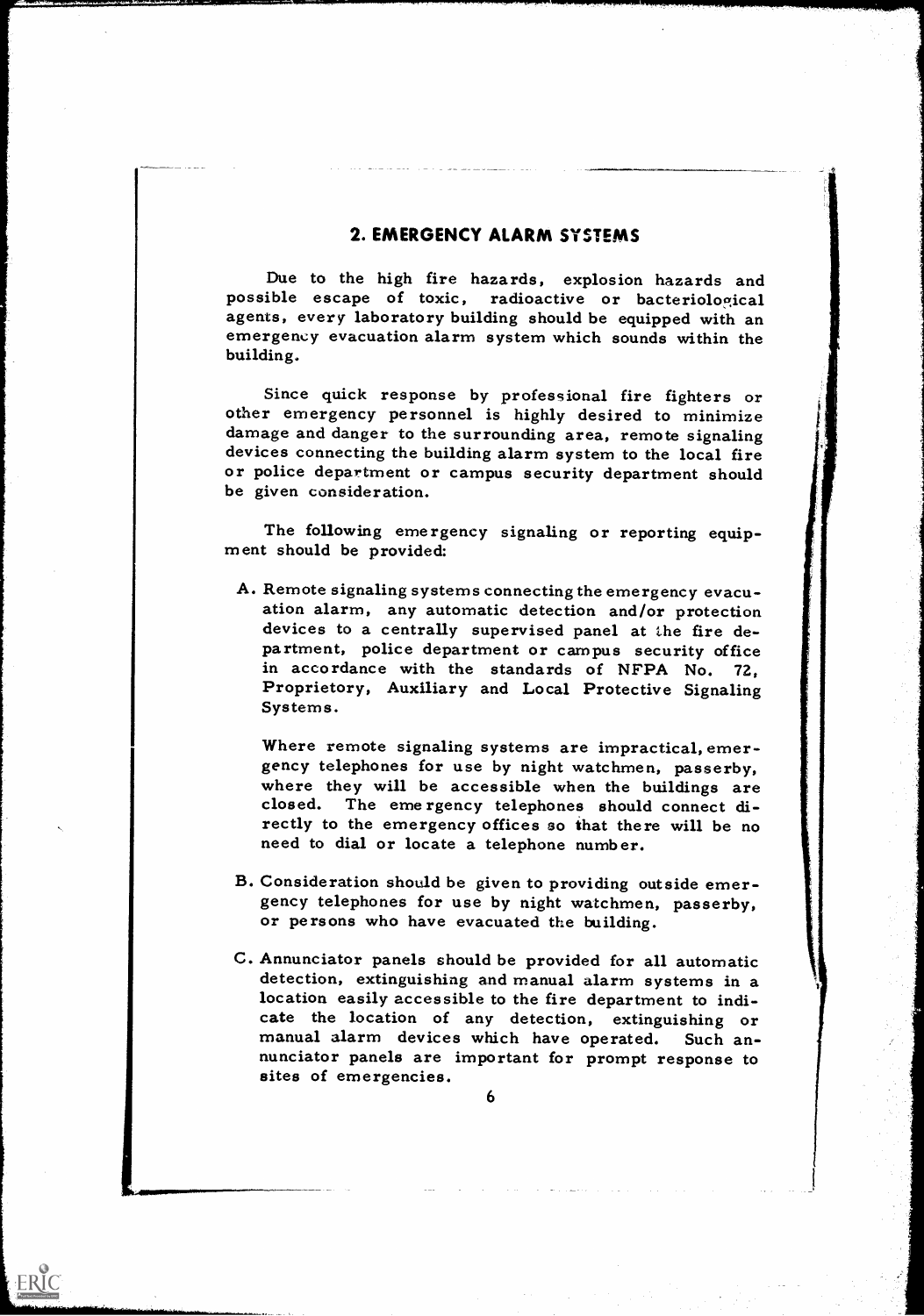- D. Building air conditioning fans should be automatically shut down or switched to total exhaust by the operation of any automatic or manual fire or gas detection, pro-<br>tection or alarm device. Laboratory exhaust systems, fume hoods, etc., should continue to operate unless manually shut down by the personnel in charge of the laboratory.
- E. Stairway or other firedoors that are normally held open by electromagnetic devices should be released by the action of any automatic detection, extinguishing  $\tau$ r man-<br>ual alarm device.
- F. All fume hoods and spot ventilation equipment should be provided with manual shut off devices so that they can be shut off in case of fire, if such action does not cause additional hazards.

NOTE: Automatic shut down is not recommended for this equipment.

# 3. SPECIAL FACILITIES FOR

# CHEMICAL STORAGE, HANDLING, AND DISPOSAL

Special provisions should be made for the handling, storage and disposal of flammable liquids, compressed gas cylinders and hazardous chemicals. The more rapid our scientific advances, the more hazardous laboratory operati Our new and remodeled laboratory buildings should be designed with the expected increase in hazard in mind.

A. Flammable liquid storage, repackaging or dispensing should be done in separate buildings, separate but adjacent rooms or in special cut-off rooms designed in accordance with  $N_{\text{F}}$ "PA No. 30, Flammable and Combustible Liquids Code or the Factory Mutual Laboratories Engineering Manual. Bulk storage should be in a remote area.

7

.11111MV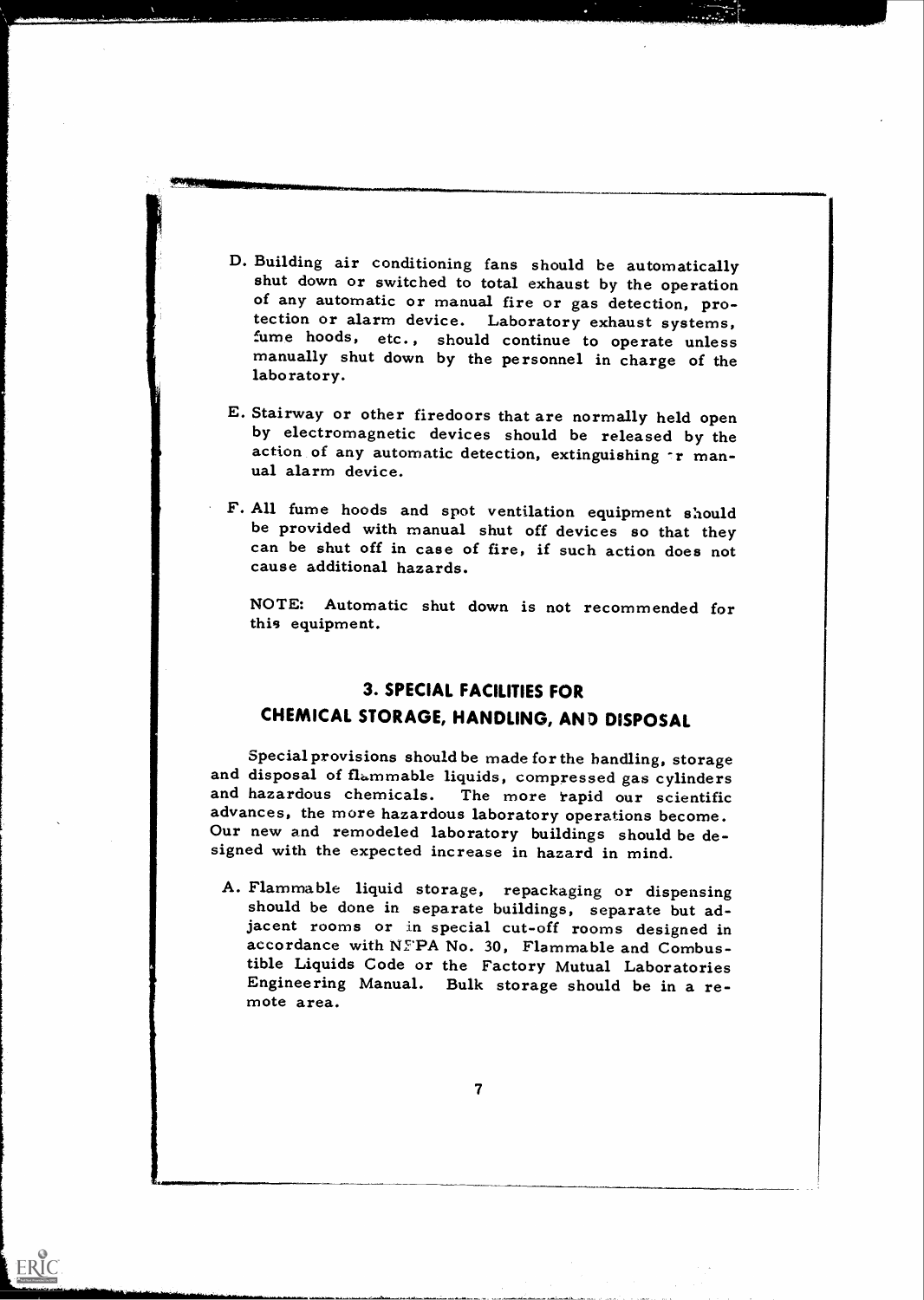- B. Provision should be made for ease distribution of materials to the laboratories so chat excessive storage in laboratories can be prevented. Ideally, such facilities should provide for effective security and distribution control.
- C. Provision should be made for safe storage within laboratories in ventilated, fire resistive storage cabinets and safety containers.
- D. Provision should be made for the collection, disposal and destruction of flammable liquids, hazardous chemicals and biological wastes within each laboratory facility. The nature of this problem is such that individual analysis of the expected problem is required before a solution can be found. In many instances, a system of collection and remote destruction is the most feasible.

NOTE: In some areas, outside firms can be employed to pick up hazardous wastes.

E. Provisions should be made for storing compressed gas cylinders of a flammable and/or toxic nature outside of the building in an area protected from the weather and<br>easily recessible to the freight elevator. See NFPA easily 'accessible to the freight elevator. No. 58, Storage and Handling of Liquefied Petroleum Gases, for a guide in designing storage facilities. Segregated Storage facilities will be needed for certain gases that should not be stored in the same area or enclosure.

NOTE: The increasing use of tank farms and gas manifold systems for the distribution of the primary laboratory gases via a piped system introduces hazards many architects, engineers and university personnel may overlook. Such systems must be carefully engineered to prevent accidental release of explosive or toxic gases in populated areas or buildings. The general guidelines set forth in NFPA Pamphlets 51, 54, 56, 565, 566, 567 and 58 should be used in determining the safety of such installations. Gas masks, self-contained breathing apparatus, proximity suits and special fire extinguishing equipment should be provided in locations where they will be accessible under emergency conditions.

**(** 

 $ERIC$ 

8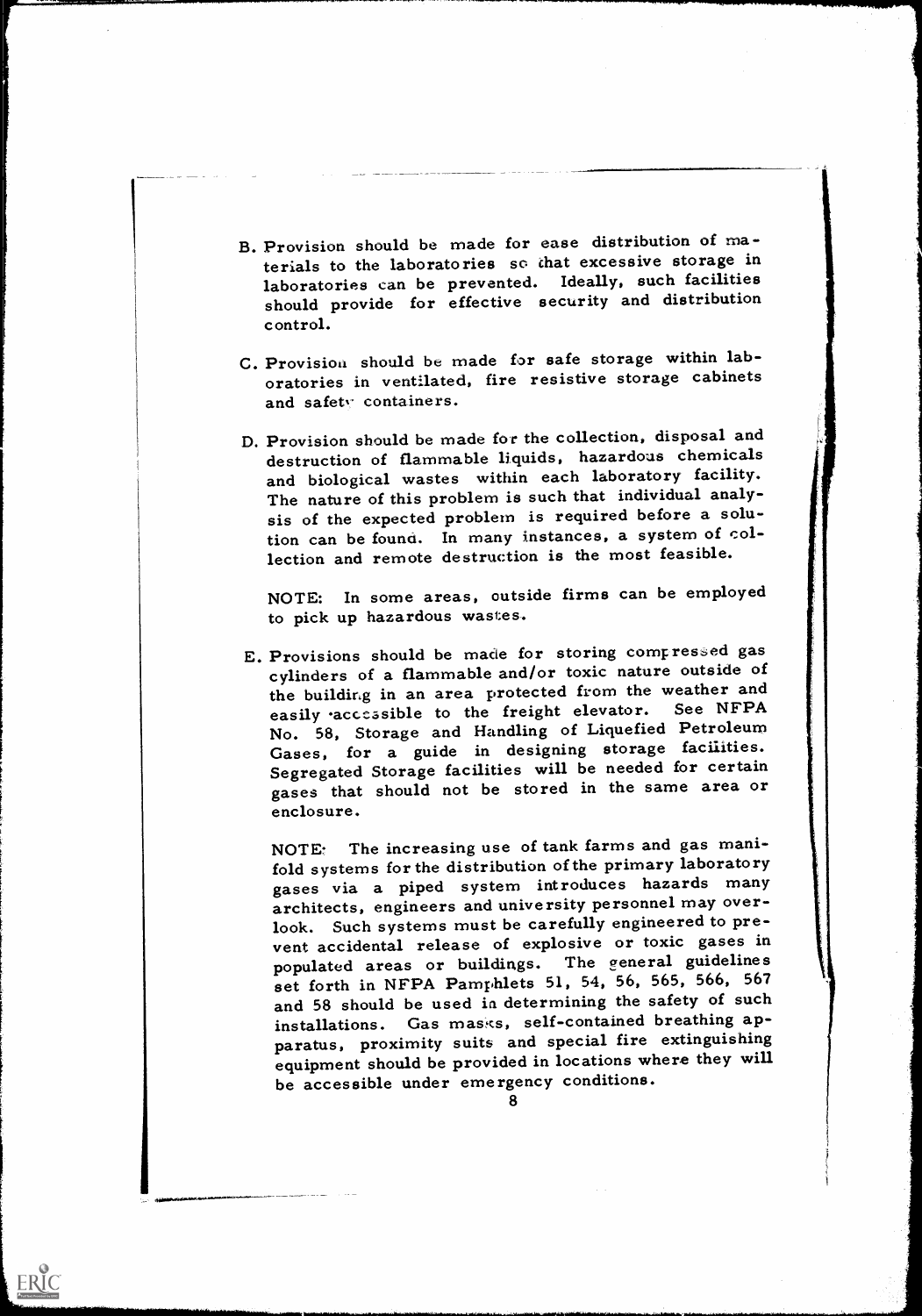- F. Special hazard laboratories should be provided for work which must be unattended at times or which is so inherently hazardous that it cannot be conducted in the normal laboratory. Special hazard labs should be equipped with automatic fire and explosion protection and de-<br>tection devices. The rooms should be located on the The rooms should be located on the outer perimeter of the building and have a direct means of egress to the outside. Hydrogenation and high pressure autoclave laboratories represent the type of laboratory which needs special consideration. must be carefully designed with attention given to explosion relief, structural integrity, control of entrance and egress and location within the main structure.
- G. A special, well ventilated and protected area should be established for the storage of potentially explosive chemicals such as organic peroxide which should not be stored in flammable liquids storage rooms. age should provide for the segregation of potentially explosive chemicals into reasonably small quantities.

# 4., SAFETY EQUIPMENT

A. Water-type fire extinguishers (Class A) should be provided in accordance with the standards of NFPA No. 10, Installation, Maintenance and Use of Portable Fire Extinguishers.

In addition to the Class A fire extinguishers, Class B:C (carbondioxide or dry chemical) fire extinguishers should be provided for fighting flammable liquid and electrical fires. Multi-purpose, Class AB:C fire extinguishers can be used instead of providing two different types of extinguishing units. There should be at least one 30 lb. Class B:C or AB:C fire extinguisher and one 5 lb. Class B:C or AB;C fire extinguisher on each floor, and one 5 lb. Class B:C or AB:C fire extinguisher in each laboratory.

Special Class D fire extinguishers should be provided where the use of metals or metal hydrides indicates a need for them.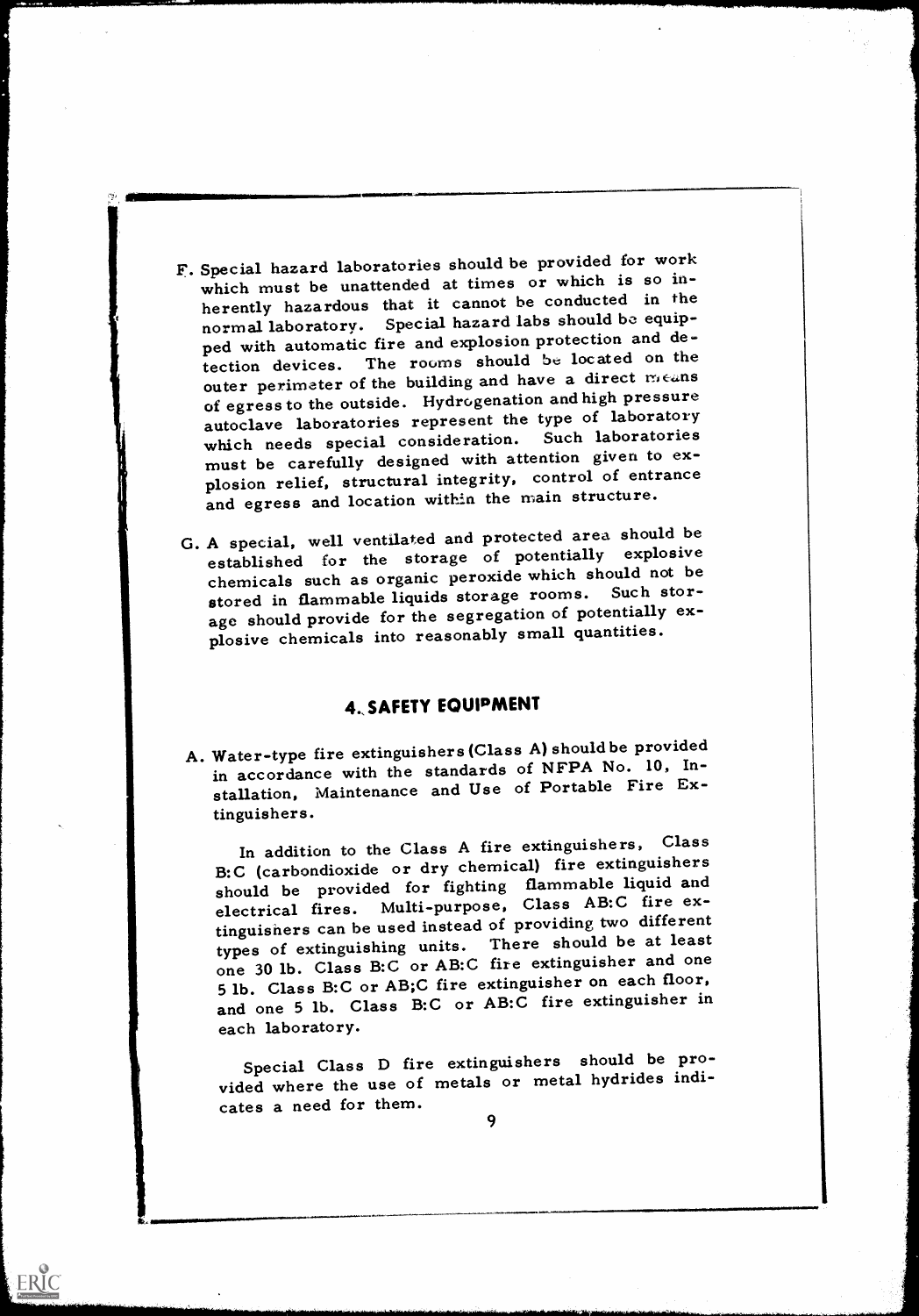- B. Standpipe and fire hose equipped with adjustable fog nozzles should be installed in accordance with NFPA No. 14, Installation of Standpipe and Hose Systems.
- C. Consideration should be given to installing two 30 minute, self-contained breathing masks for alternate floor levels<br>for use in emergency rescue operations. The air masks for use in emergency rescue operations. The air masks should be set in permanent cabinets. This requirement is in addition to any specific gas masks that may be provided for use within specific hazardous environments. Gas masks which depend upon filtering, etc. are not acceptable for use in oxygen deficient areas or where concentrations of contaminants exceed the listing on the particular mask.
- D. Consideration should be given to providing a proximity suit or suits for fire fighting and rescue operations especially where the local fire department is located some distance away or does not have this equipment.
- E. At least one safety shower and eyewash fountain or hose should be installed in each laboratory, or near the entrance to each laboratory. There should be no more than a 50 foot travel distance to such devices from any point in the laboratory. Care should be taken to locate these devices and the actuating mechanisms where they will not be blocked.
- F. Each laboratory should be equipped with at least one fire blanket.
- G. Each laboratory should have access to a first aid kit. The contents of the first aid kit should be determined by the campus physician. Where hospital facilities and emergency transportation is available, it is recommended that only sterile bandages and compresses be provided.
- H. Respirators, ventilated hoods, ventilated suits, etc. should be provided for protection of persons entering areas where infectious disease agents or radioactive isotopes may be or are air-borne under normal conditions or due to accidents.

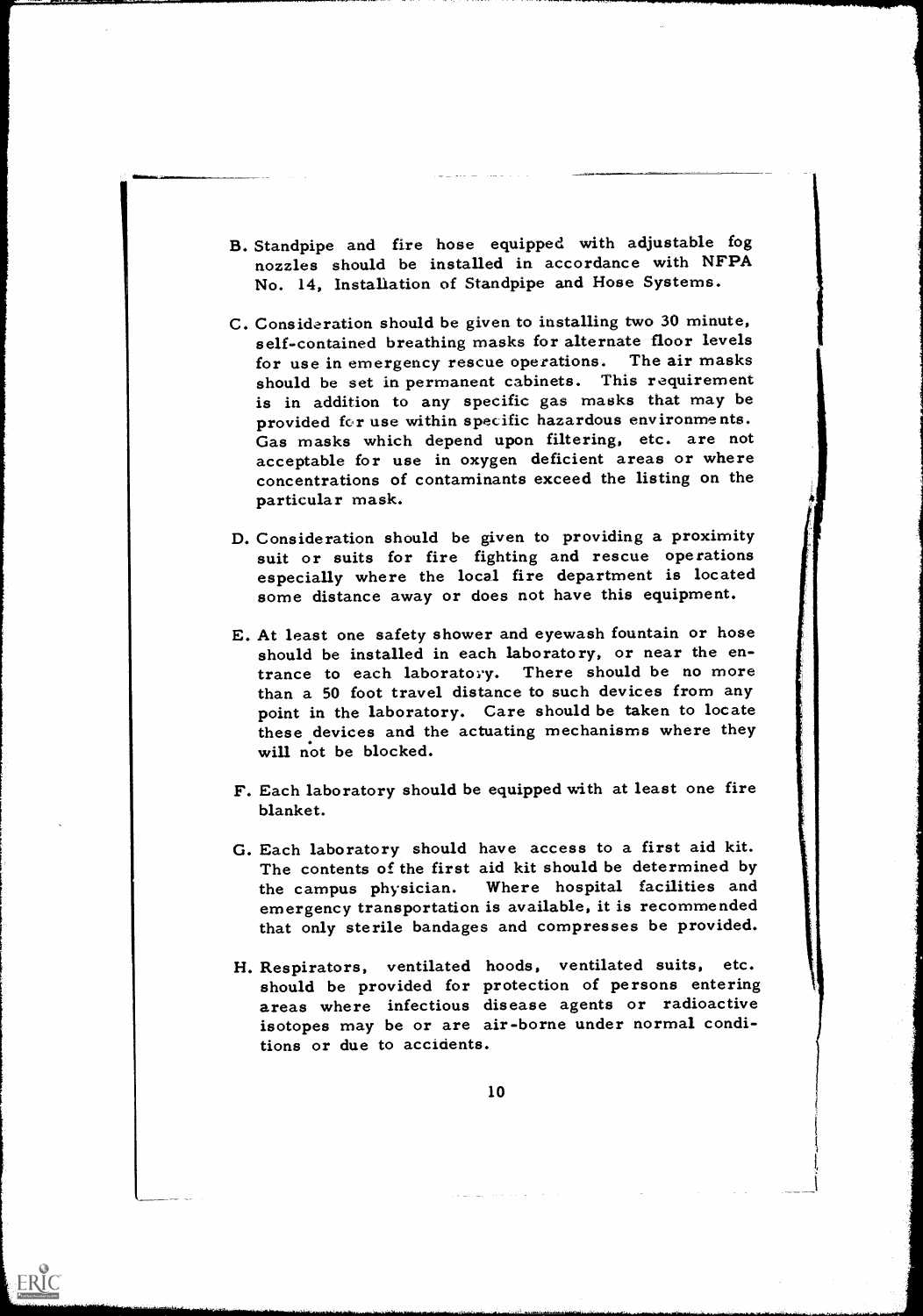I. Safety bulletin boards should be placed in the building for communication or safety information and regulations.

# 5. FACILITIES FOR INFECTIOUS AGENTS AND ANIMALS

Animal handling and infectious agent laboratories, and handling or housing areas should be designed with the pre-<br>vention of human infection in mind. This is especially imvention of human infection in mind. portant in research areas where the level of possible infection is rapidly increasing. All areas of possible contamination should be well segregated from public areas and provided with a separate positive ventilation system which can be equipped with bacteriological filters. Any make up air necessary for the ventilation of contaminated areas should be introduced from the outside. Table 5-1 lists some of the hazards normally encountered and suggested preventive design features. Close cooperation between lab personnel, safety personnel, environm ental health personnel and designers is imperative if adequate protection is to be provided.

# TABLE 5-1

# Hazard

Air-borne, aerosol, infectious agents as in laboratories or animal hous ing rooms.

Surface borne infectious agents from spills or normal contamination.

ERIC

#### Preventive Design

Ultraviolet lights and/or ventilation, e.g. Ventilated animal cages or cabinets, glove boxes.

Ultraviolet lights, where surface is directly exposed, and easily clean-<br>able walls, floors, ceilings and equipment, e.g.<br>Glazed tile, ceramic tile and stainless steel. Floor drains and wall hydrants should be provided.

11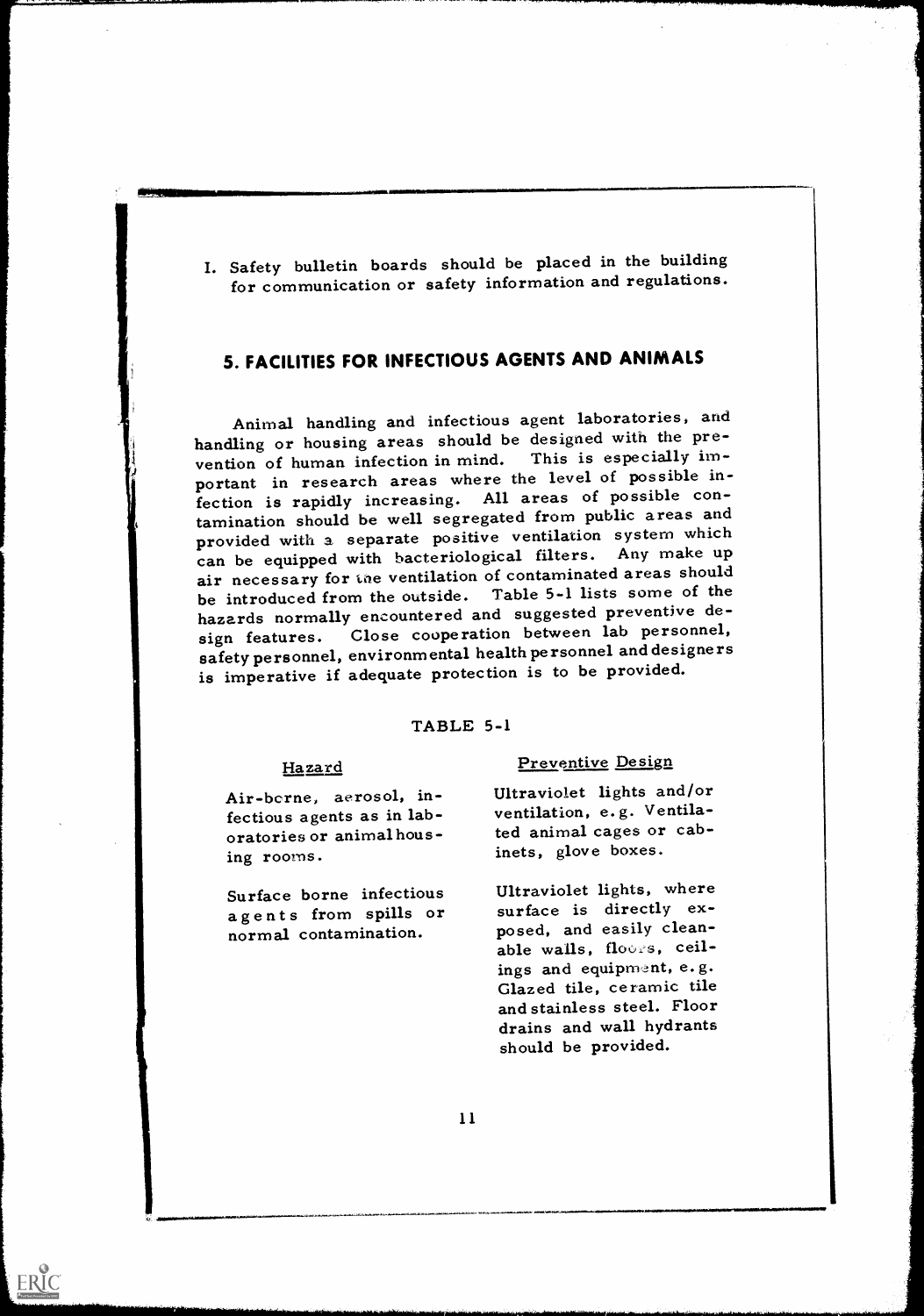#### TABLE 5-1 Continued

Cross contamination

Di spo s al of infectious waste or carcasses.

Contaminated equipment

General equipment and supplies.

ERIC

Segregation of high hazard areas by intervening safe areas or decontamination rooms equipped with showers and lockers. Well defined segregation of or- dinary hazard areas with change rooms between them and public areas.

Autoclaves for sterilization and an incinerator for di spo sal.

Autoclaves large enough for cages and enough autoclaves to handle all of the equipment and material without removing it from the contamination area and through public areas. After the material has been sterilized, it should be placed in special containers, sealed and incinerated.

Each area housing animals, used for the handling, introduction or testing of infectious agents should be equipped with autoclaves, a stock of disinfectant, respirators, and ventilated hoods and/ or suits. All floor drains in such areas should be segregated from the main<br>drainage and  $b$ - equipped<br>with sterilization equipment. A sufficient num-

12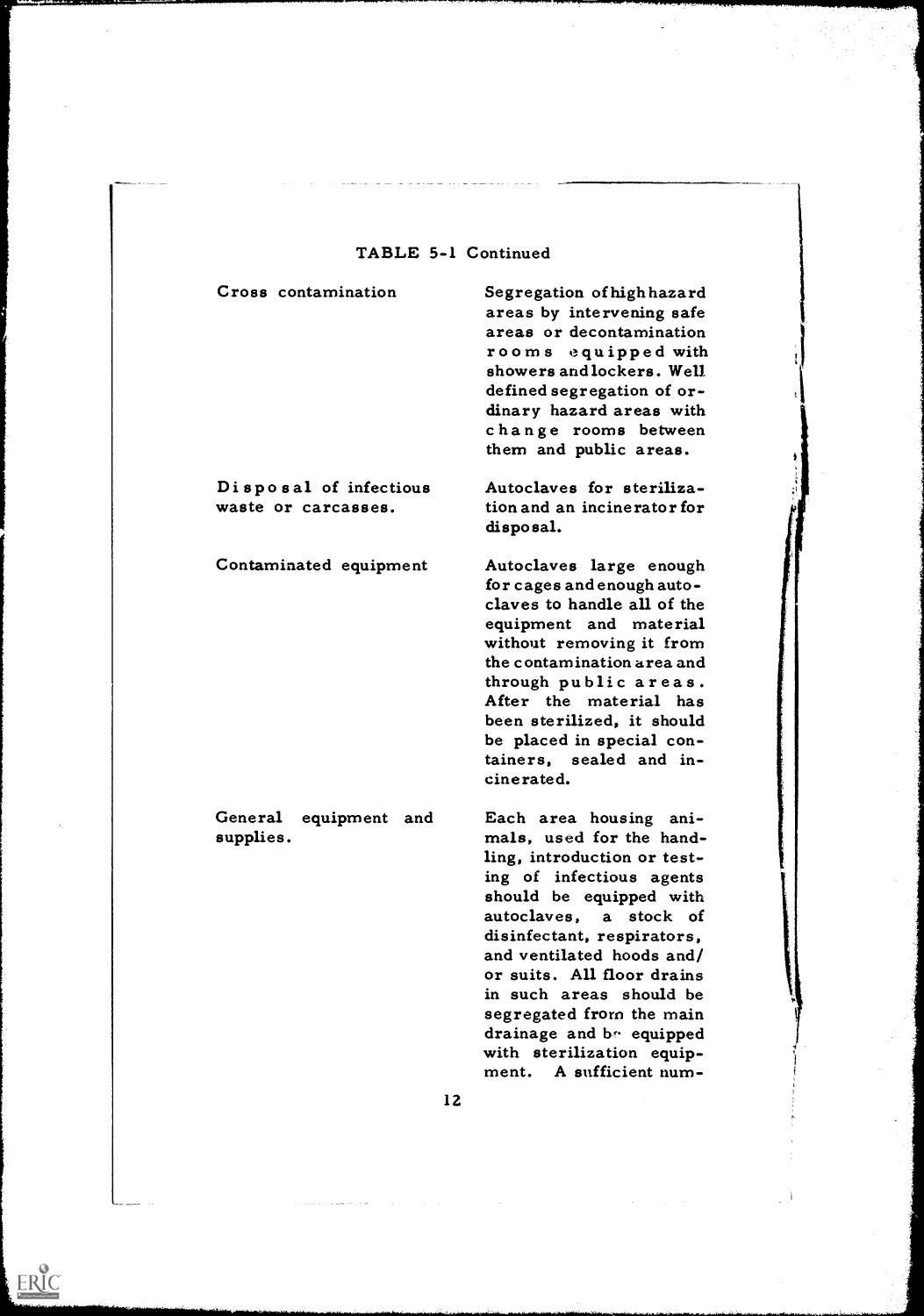## TABLE 5-1 Continued

ber of refrigerators should be provided for infectious agents so that they will not be left on tables or benches.

#### TABLE 5-2

#### References

- Glassman, H. N. "Surface Active Agents and Their Application in Bacteriology", Bacteriol Rev. 12:105-48, 1948.
- Long, E. R. "The Hazard of Acquiring Tuberculosis in the Laboratory", Am. J. Public Health, 41:782-87, 1951.
- Miller, O. T.; Schmitt, R. F.; and Phillips, G. B. "Applications of Germidical Ultraviolet in Infectious Disease Laboratories".
- I. Sterilization of Small Volumes of Air by Ultraviolet Radiation, Am. J. Public Health, 45:1420 -1423, 1955.

Sulkin, S. E. and Pike, R. M. "Survey of Laboratory Acquired Infections", Am. J. Public Health, 41:469-81, 1951.

- General Biological, Chemical and Radiological Safety Regulations, U. S. Army- Biological Laboratories, Fort Detrick, Frederick, Md., 1963.
- Phillips, G. B. "Microbiological Hazards in the Laboratory", J. Chemical Education, 42:A43-A47, A117-A130, 1965.

Design Criteria for Microbiological Facilities: Fort Detrick, Frederick, Md. , is available from Clearinghouse for Federal Scientific and Technical Information, Springfield, Virginia, 22151.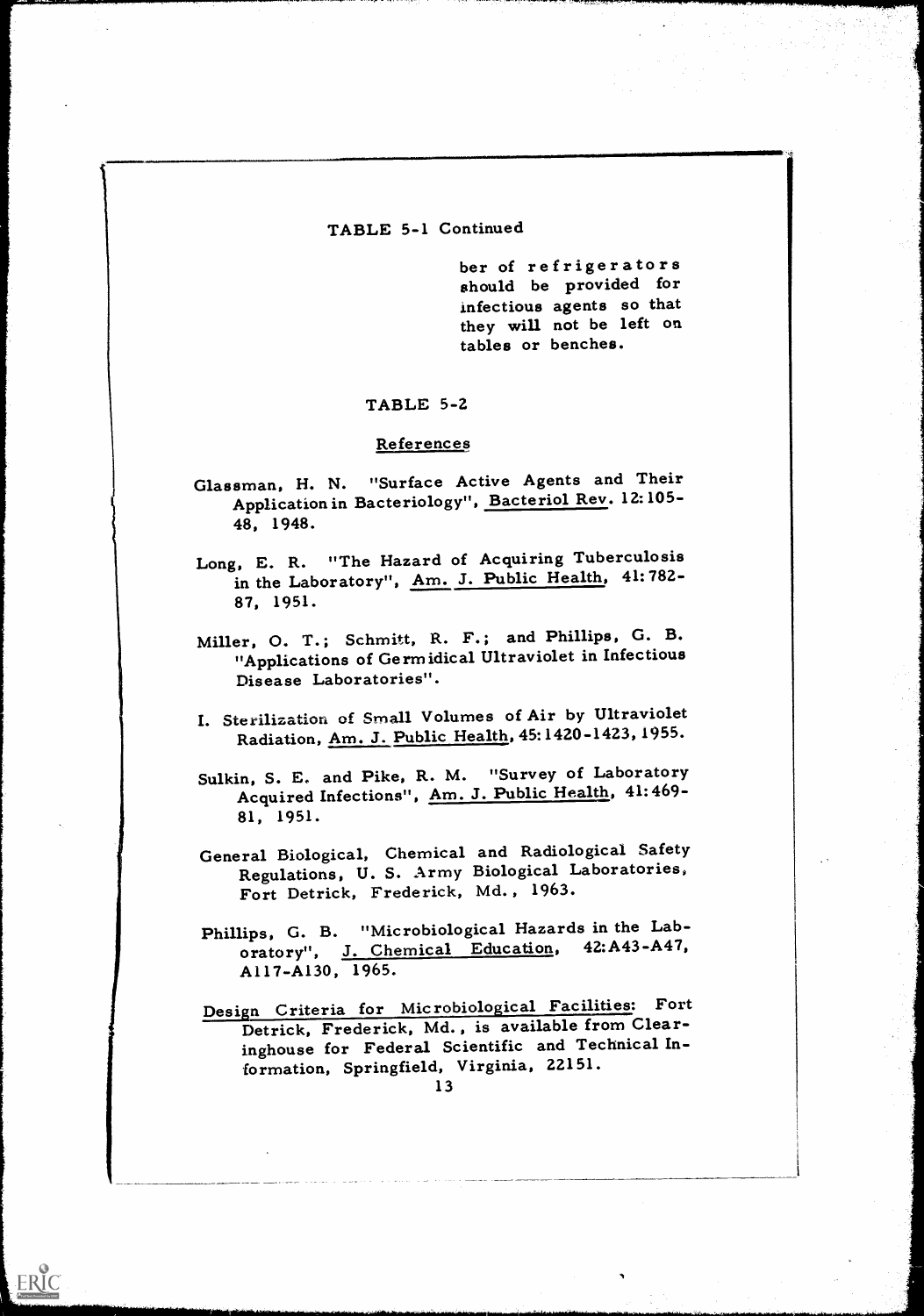#### TABLE 5-2 Continued

NOTE: It should be understood that this material is included only to alert designers to tie possibility of such hazards and that a thorough study is necessary to provide safe facilities. The above references are given so that the individuals involved can better acquaint themselves with this highly technical problem area.

## 6. LABORATORY VENTILATION

In order to meet the needs of both safety and economy, laboratory ventilation systems must effectively remove airborne toxic and flammable materials and at the same time<br>exhaust a minimum volume of air. Make up air should be exhaust a minimum volume of air. supplied to laberatories to replace the air removed by exhaust systems so that such systems work properly, and air exhausted from laboratories should not be recirculated.

#### Laboratory Hoods:

ERIC

Laboratory hoods are the most commonly used means of removing gases, dusts, mists, vapors and fumes from laboratory operations, preventing toxic exposures and flammable concentrations, but they are often misused and frequently specified when not really needed. Spot ventilation and special enclosures are other means of capturing or containing gases, vapors and particles effectively while exhausting minimum volumes of laboratory air.

To be effective, a laboratory hood and its associated components must confine contaminants within the hood, remove them through ductwork, and disperse them so they do not return to the building through the fresh air supply system.

Storage of chemicals and gas cylinders in laboratory hoods is a common practice which may be both wasteful and dangerous. If chemicals and cylinders are stored in hoods to guard against leaks, then the hoods should operate 24 hours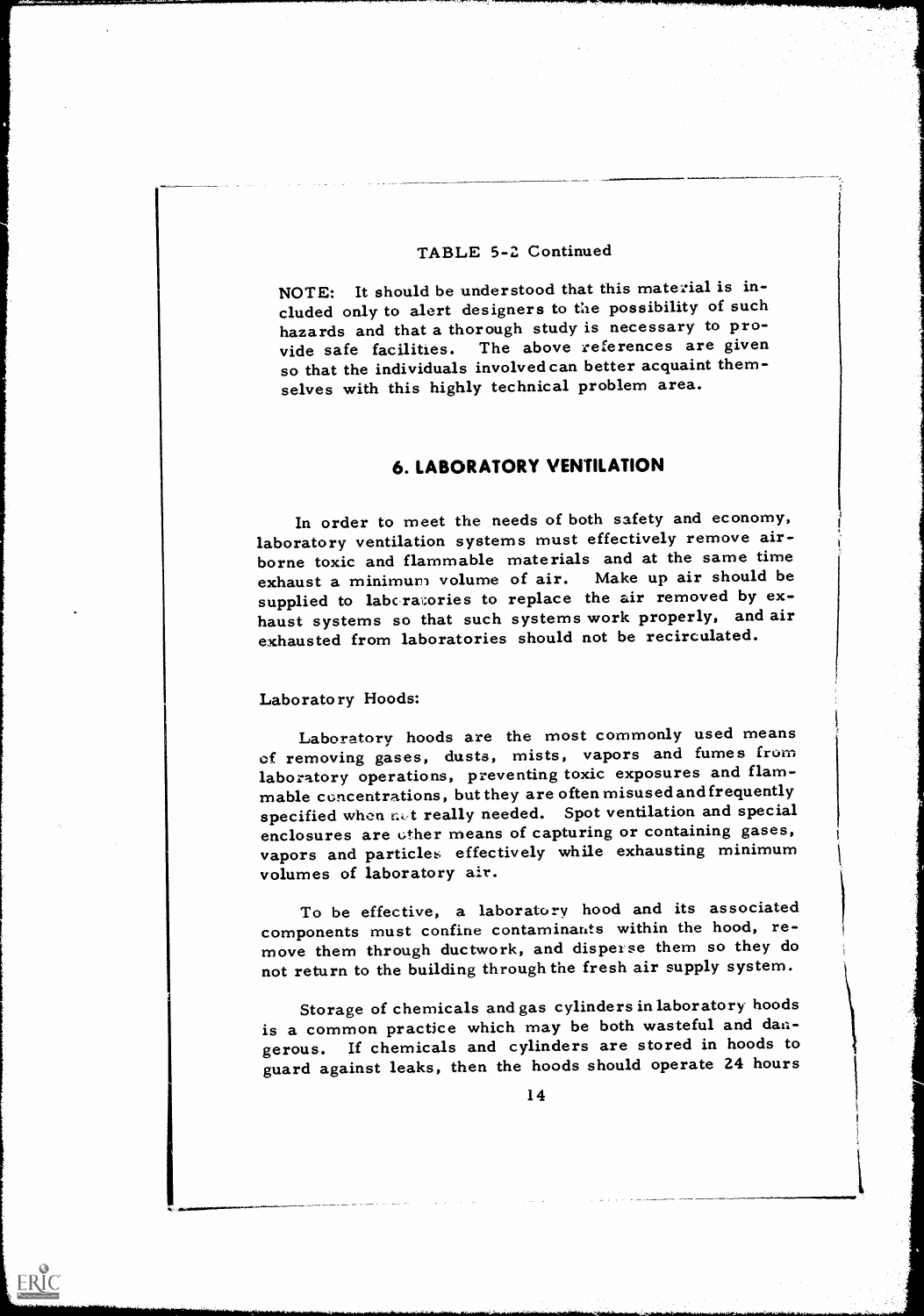per day to assure constant exhaust. In addition to the expense of such long operation, storage of chemical containers in hoods will restrict performance by reducing work space and by obstructing air flow so that velocities may be too low to retain toxic materials, within the unit.

#### Special Storage Cabinets:

Hood performance should be assisted by providing ventilated chemical storage cabinets which will require less air flow and which can be exhausted in a separate system 24 hours every day.

#### Hood Limitations:

Laboratory hoods are not generally designed to contain explosions of a high order, even though laboratory personnel may think so. For general use, laboratory hoods should be constructed of materials to withstand fire which may oc-<br>cur from flammables, solvents and gases; an enclosure should be able to maintain its integrity and confine a fire until the fire can be extinguished.

Successful performance of laboratory hoods depend pri- marily on the velocity of air moving through the hood which is affected by cross-currents, entrance shapes, thermal loading, mechanical action of particles, exhaust slot design, and obstructions in the hood. Successful performance also depends on corrosion resistance, cleanability if contaminated, and in some cases the collection of contaminants, such as radioisotopes and pathogens.

Design criteria have been established for hoods in radio- active service, including scrubbers and filters with guages to show pressure drop across the filter as it loads up.

#### Perchloric Acid Hoods:

ERIC

Hoods in which hot concentrated perchloric acid is to be used should be used only for that service, should have no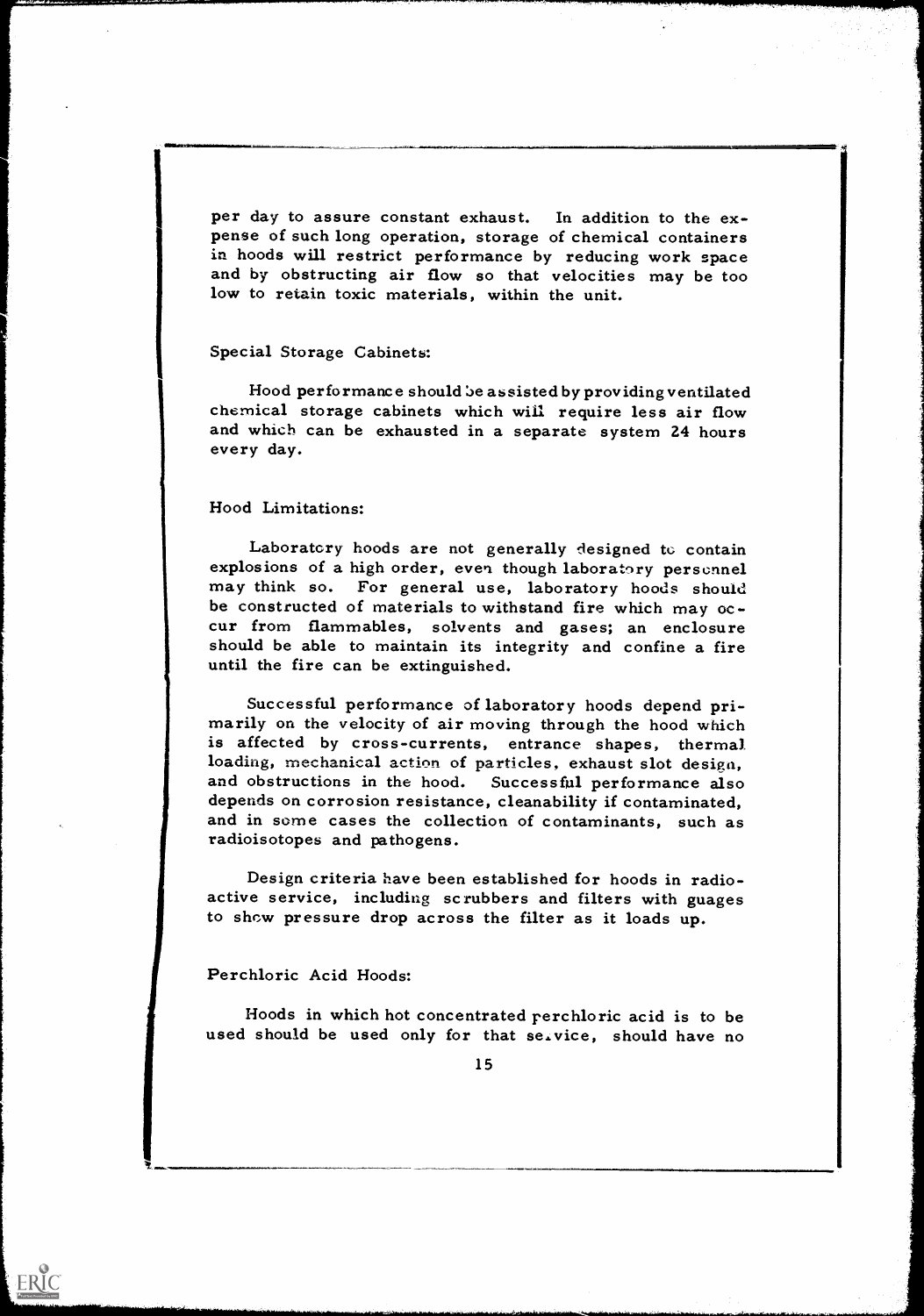exposed organic coating, lubricant, or sealing compound, and should be equipped with a special wash down system in the ducts and back. Safe use may also be accomplished by use of a special scrubber unit which effectively removes acid vapors and mists. Because of the hazards of reactions between hot acid vapors and organic materials, gas and oil should not be used for heating perchloric acid. Perchloric acid hoods and ducts should be clearly labeled to prevent confusion.

#### Hood Face Velocities:

An adequate velocity of air entering a hood at its face is the basic requirement for capture and control of contaminants generated within a hood, and an entering face velocity of 100 lineal feet per minute for normal openings of general units is recommended. Hoods for highly toxic materials may require face velocities ranging from 125 to 200 feet per minute.

Since cross-currents outside a hood can interfere with the operation by counteracting the capturing velocity, it is important to minimize air currents from doors, windows, pedestrian traffic and air supply grilles.

#### Design of New Hoods:

Design and specification of new hoods should be based on critical analysis of present ventilation needs and an imaginative analysis of future needs, without restricting design requirements to past custom. Some of the questions that can be asked before specifying new hoods include the following:

- a. )Should hoods incorporate automatic fire extinguishing
- systems?<br>b.)Should hood benches be 36 inches above the floor, or lower to accomodate tall equipment and to be more convenient and safe for short people?
- c. )Are there enough hoods to meet present and anticipated needs ?
- d. )Are hoods specified when other enclosures would do a better job at less cost?

16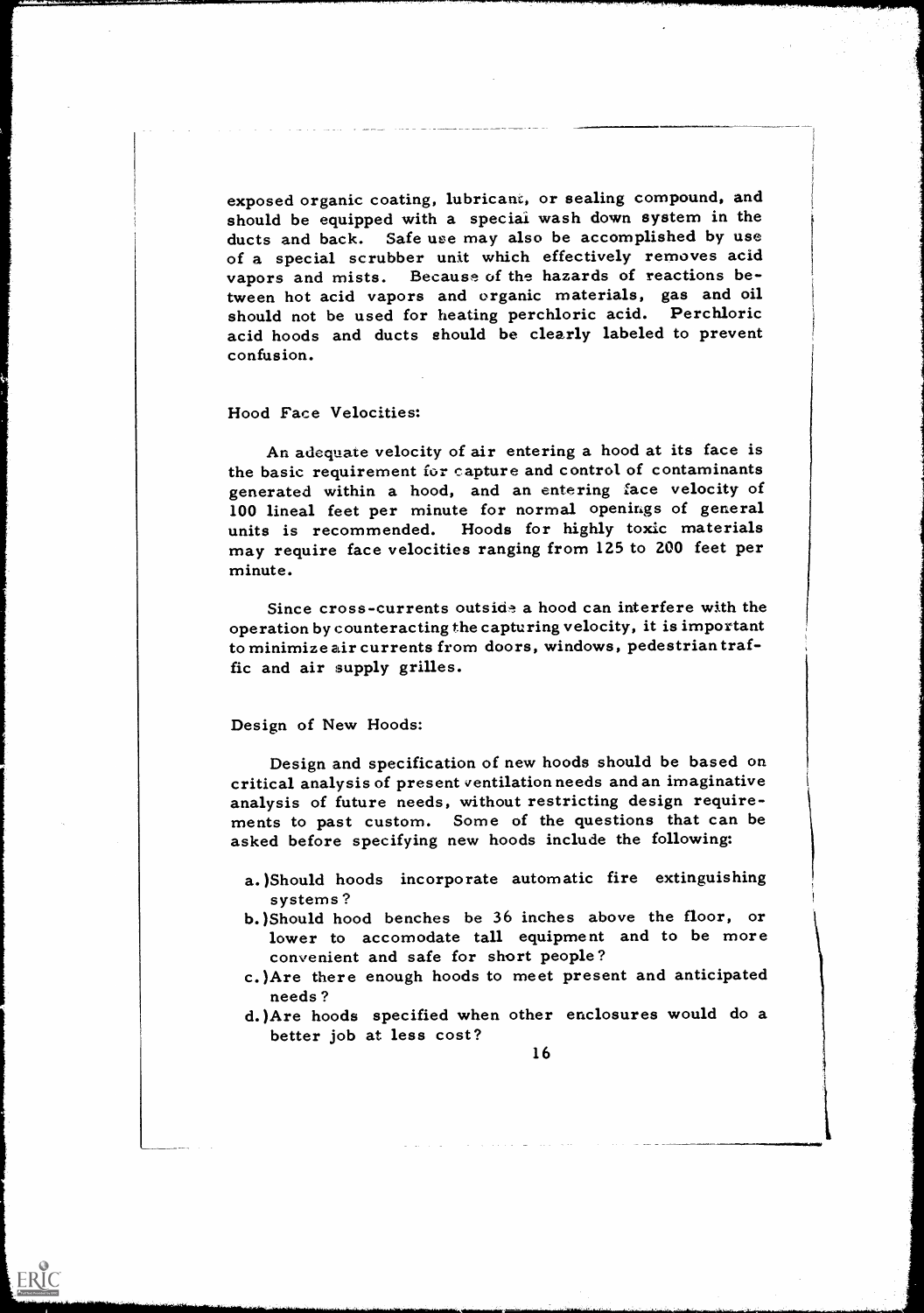Each laboratory hood should generally have its own ex- haust fan, switch and pilot light; multiple hoods in a laboratory should be inter-connected in some manner so that one may not pull air down through a hood not operating. A good practice is to include all portions of hood design, construction of the entire system can be judged. Letting individual contracts for hoods, duct work and electrical work weakens your bargaining position.

#### Enclosures:

The amount of exhaust air needed for laboratory oper- ation is reduced if the operation can be moved from a hood to a partial or complete enclosure such as a glove box, requiring little ventilation, or a vacuum or inert gas box, which requires almost none.

A glove box can be safely ventilated with an air flow of only 50 cubic feet per minute for each square foot of open area.

Improved safety, great flexibility, and economy are advantages offered by glove boxes and other special enclosures. New laboratories should be designed to provide ventilation connections for such enclosures.

#### Spot Ventilation:

ERIC

Spot Ventilation -- exhausting contaminants near their point of origin -- can prevent inhalation hazards from lab-<br>oratory operations not suitable for enclosure because of bulk, access needs or brief use. Ventilation could be provided for every bench in laboratories where ventilation is imperative but adequate hood space cannot be provided.

New laboratories should be designed to provide special local ventilation and exhaust connections for enclosures.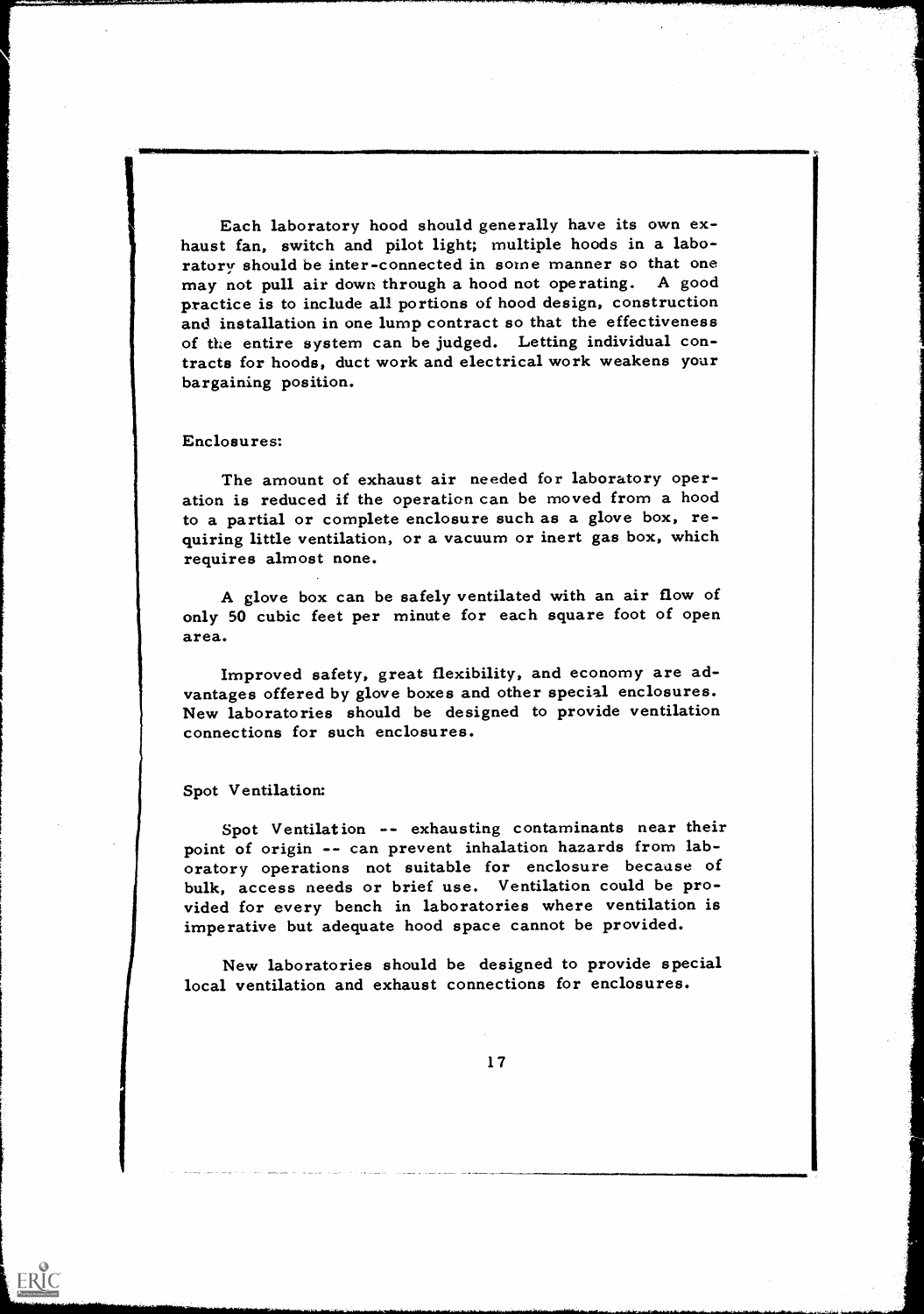#### Access for Service:

Fan and duct designs should provide convenient access ports for inspection and cleaning and should be designed with no constricting sharp bends that require excessive fan horse-<br>power for adequate hood performance.

Provision for control of inhalation hazards is one of the most important functions of a laboratory building and design<br>of the building should allow streamlined ductwork and shaftways large enough for future additions of ductwork. most important functions of a laboratory building and design

#### Duct Material:

Material for hood exhaust ducts should resist corrosion by chemicals and moisture to which the ducts will be exposed and fire should not be able to spread from one duct to another.

#### Duct Velocity:

ERIC

A minimum duct velocity of 2000 feet per minute is recom-<br>mended for vapors and gases; a velocity of 2500-3000 feet<br>per minute is suggested to scavenge condensed moisture.<br>Transport velocities for particulate materials wil 3500-4500 feet per minute. Good practice would be to determine the appropriate velocity from the Industrial Ventilation Manual.

## Fan Location and Exhaust Point:

The best location for hood exhaust fans is on the roof of the building to place the duct system under negative pressure, assuring that any leaks which may develop will not allow contaminants to escape into the building.

Consideration should be given to contamination or air pollution problems which could result from direct discharge of hood exhaust to the atmosphere. There is an increasing need to provide filters, collectors, condensers, scrubbers or other air cleaning equipment.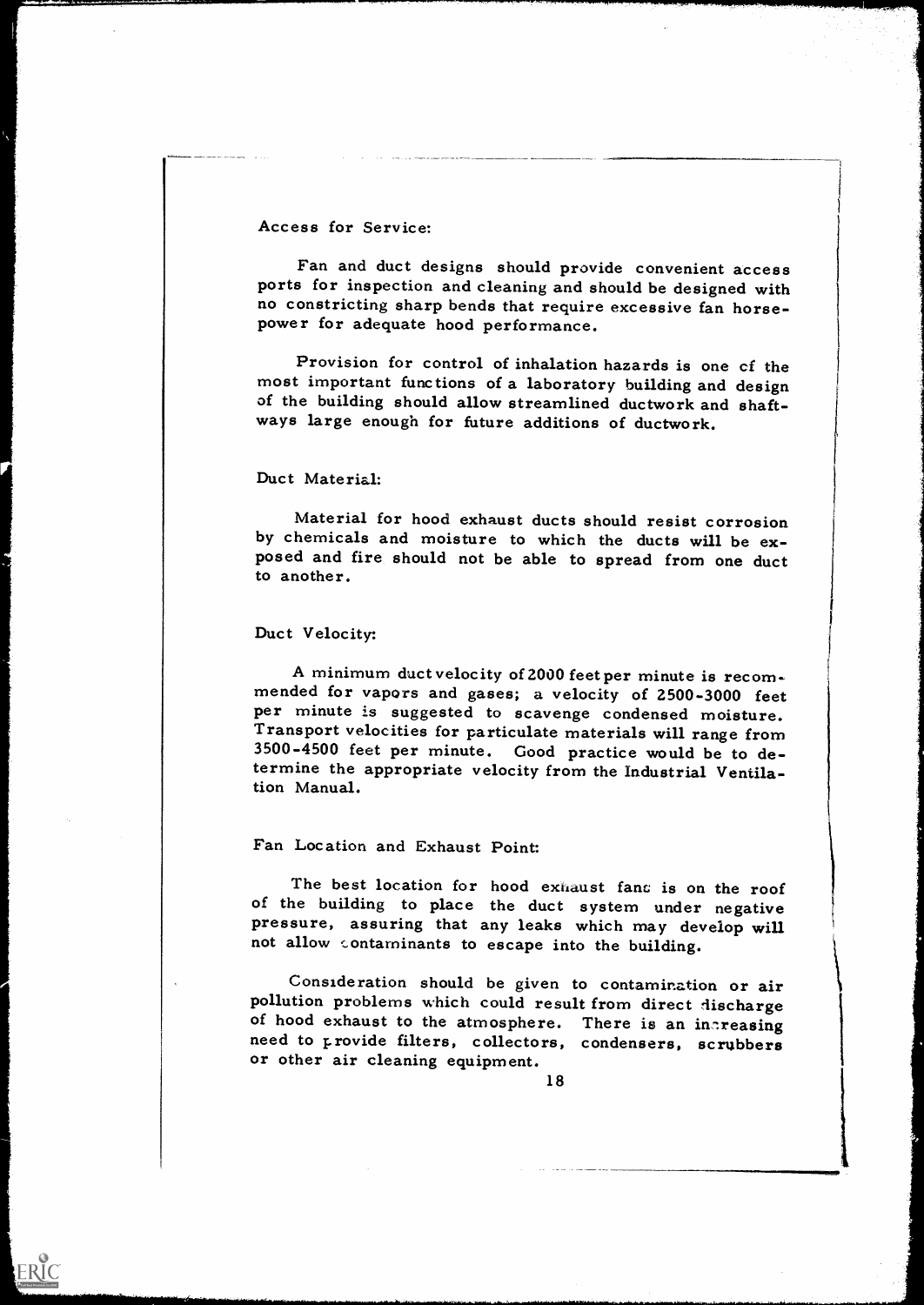A laboratory ventilation system with the best hoods and best transport system is a failure if the exhaust returns to the laboratory through windows or the fresh air system. Discharge outlets and discharge velocities should be designed so that exhaust is effectively dispersed and nuisance prevented.

# Precautions for Shutdwwn of Air Supply:

alista ja maine ja kilometti maimmomentti ja talvinnyn ja joi. Januargy ja maasta ja maasta.<br>Maine maailmasta ja kilometti ja kilometti ja kilometti ja kilometti.

If conditioned air from offices, classrooms and corridors of laboratory buildings, and other air generally uncontaminated by laboratory operations is recirculated, two special precautions should be observed to stop recirculation in case of emergency.

The first precaution consists of automatic equipment, fusible link fire dampers on exhaust louvers and smoke detection equipment which can shut down the entire recirculation system to prevent spread of smoke and fire.

The second precaution recommended consists of a readily accessible control for laboratory fresh air supply or recirculation systems so that laboratory personnel can immediately stop the system in case of an emergency such as a spill or release of toxic radioactive, or flammable materials. emergency control for the ventilation system should be similar to a fire alarm pull station, properly labelled and connected to the evacuation alarm system.

### Monitoring Hood Operation:

ERIC

Monitoring the operational performance of laboratory hoods is desirable. The first thing to know is whether the hood is operating. A pilot light can be provided to show that the exhaust fan motor has been turned on, or a device can be built to assure that the motor is turning, or a gauge can be installed to indicate that the fan has vanes and is drawing air.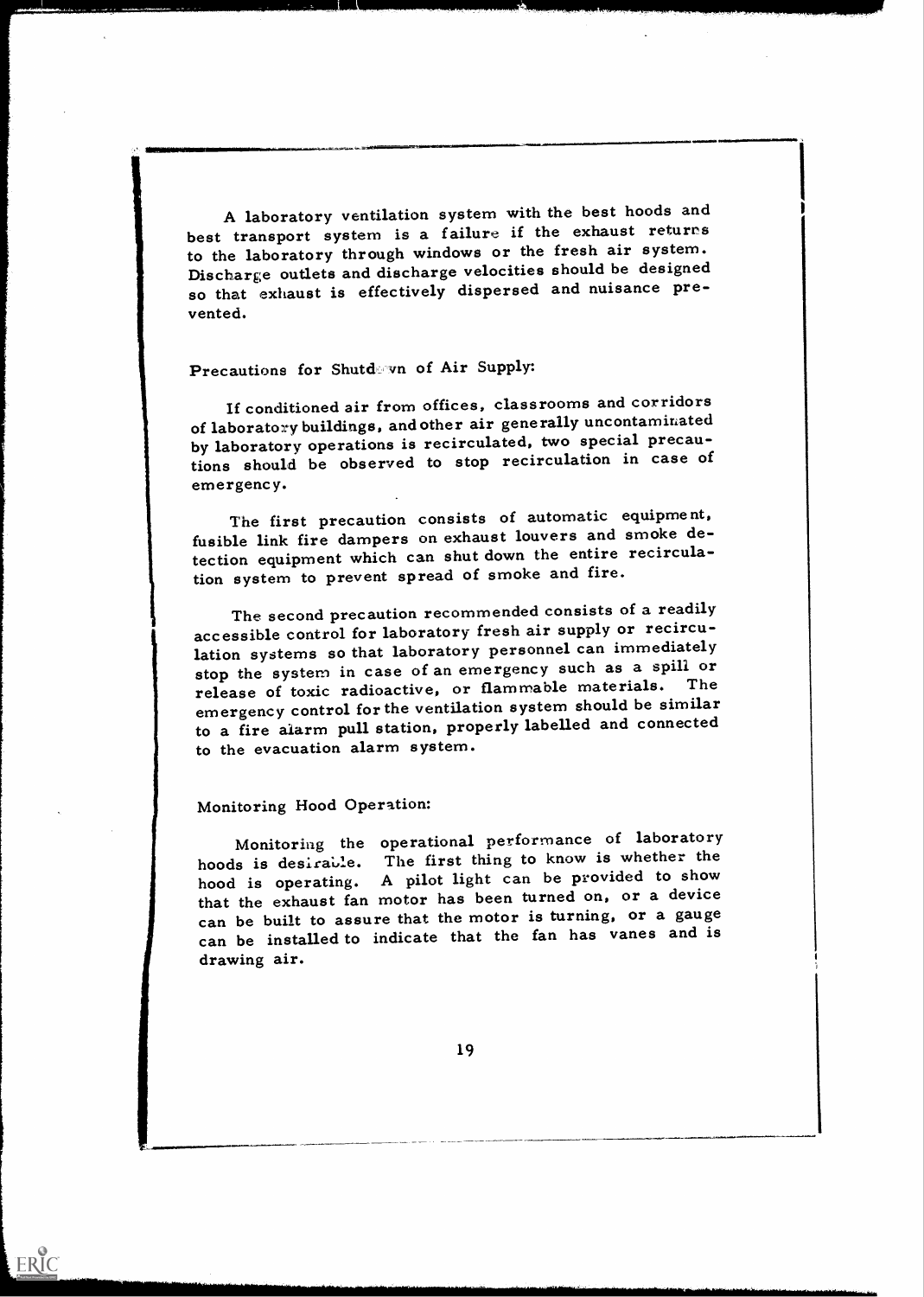If filters are part of the exhaust system or fan vanes are liable to corrode seriously, a manometer which shows the pressure drop across the filters or in the exhaust duct can be used to judge the need for replacement of the filters or the fan.

## No Recirculation:

ERIC

The exhaust from laboratory hoods, enclosures, and spot ilators should not be recirculated. The continually acventilators should not be recirculated. celerating pace of research and development activities and technological progress make it impossible to predict what chemical and reactions will be used in laboratories in the future or what demands will be placed on laboratory hoods.

## 7. ILLUMINATION

Adequate lighting should be provided to conform with recommendations of the Illuminating Engineering Society:

| حە<br>Office and Lecture Rooms | 100 footcandles  |
|--------------------------------|------------------|
| Laboratories                   | 200 footcandles  |
| Stairways, Washrooms and       |                  |
| Other Service Areas            | 20 footcandles   |
| Shops                          | 100 footcandles  |
| Precision Manual Arc Welding   |                  |
| and Extra Fine Bench and       |                  |
| Machine Work                   | 1000 footcandles |

An emergency power source should be provided so that exit paths and exit signs will be available even if the com-<br>mercial power source fails. The emergency power source mercial power source fails. can also supply fire detection, protection or alarm devices, other emergency equipment, exhaust ventilation and special outlets where electrical power loss may lead to disasterous failure.

20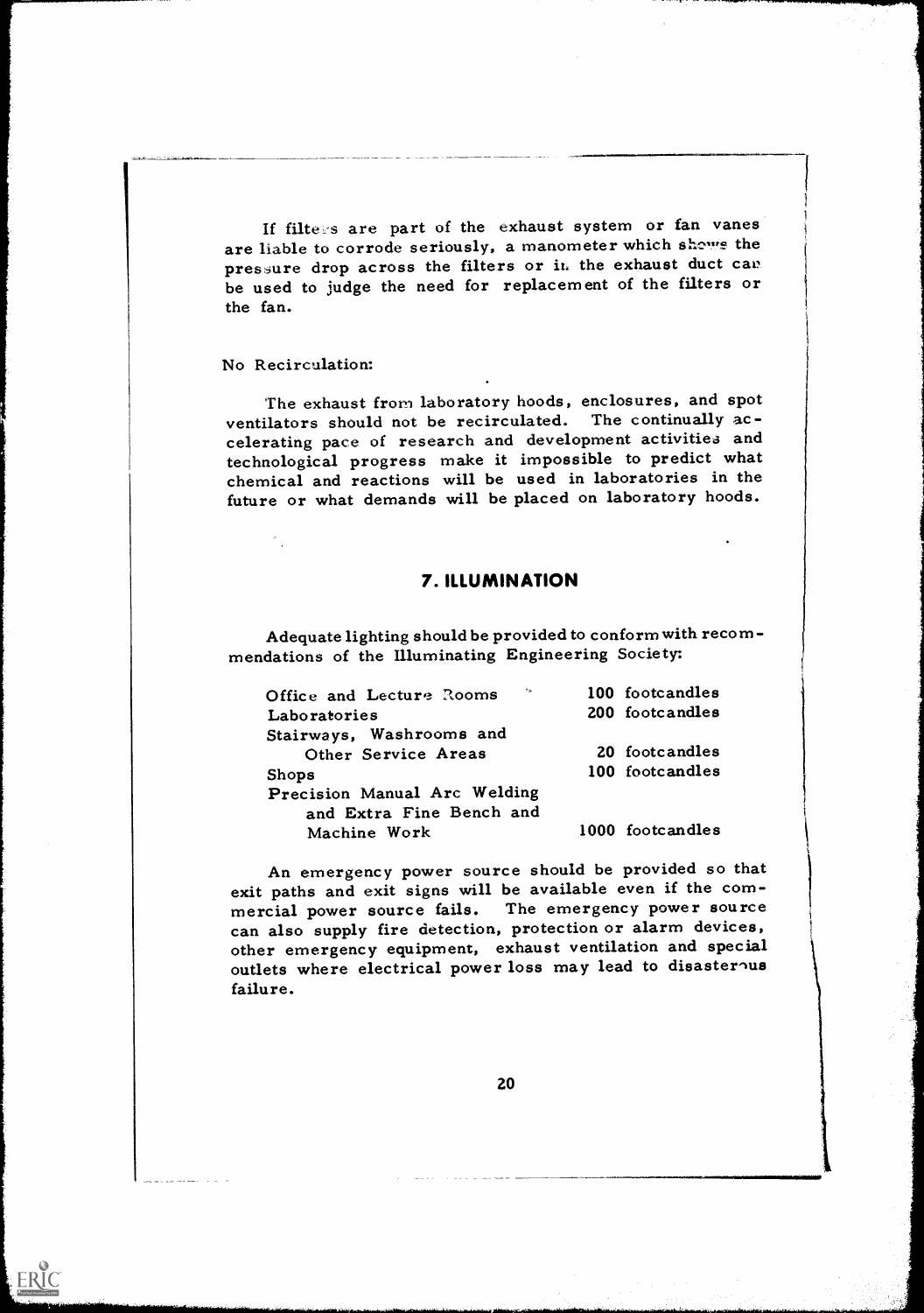## B. RADIOISOTOPES

riffloarrieftwINVOI=NOIIIMINMINIMINISIS

1,-.171.1.11.1M111/1.11,

A radioisotope laboratory should be designed like any other work area, primarily for convenience, efficiency and safety in normal operations. But in addition to maintaining control of the hazards inherent in planned materials and processes, it is also important that the laboratory be designed to reduce the likehood of accidents and to ameliorate the consequences and promote return to normalcy if an accident does occur.

With the exception of provisions for radiation shielding, the requirements of a radioisotope lab are essentially not different from the requirements of laboratories handling other dangerous materials such as highly toxic chemicals or contagious pathogens. In many ways radioactive materials differ only in DEGREE from other toxic agents in that: (I) Incorporation or radioactivity in normally harmless materials can render them highly toxic, (2) radioactivity never gives warning by virtue of disagreeable taste or odor, (3) radioactivity cannot be destroyed or neutralized, (4) radioactive material, on a weight or volume basis can be many times<br>more toxic than ordinary toxic materials. However, the more toxic than ordinary toxic materials. toxicity hazards are controlled by essentially the same methods of controlling inhalation, ingestion and contact.

- A. By promotion of cleanliness and good housekeeping.<br>1 Eliminate dust-catchers, e.g. overhead pipes,
	- 1. Eliminate dust-catchers,<br>ledges, grooves, corners.
	- 2. Provide smooth, non-porous easily cleaned surfaces on equipment, furniture, floors and walls.
	- 3. Provide a separate change area (for high hazard labs) for exchange of street clothes for laboratory clothing.
- B. By control of ventilation and air circulation.

- 1. Establish air flow patterns from cold areas to hot areas, i.e. higher level areas, if possible should operate at a slightly negative pressure with respect to lower level areas.
- 2. Use hoods or dry-boxes for operations likely to create air-borne contamination.
- 3. Place blowers on hood ducts at exit end of duct so as to maintain negative pressure in duct.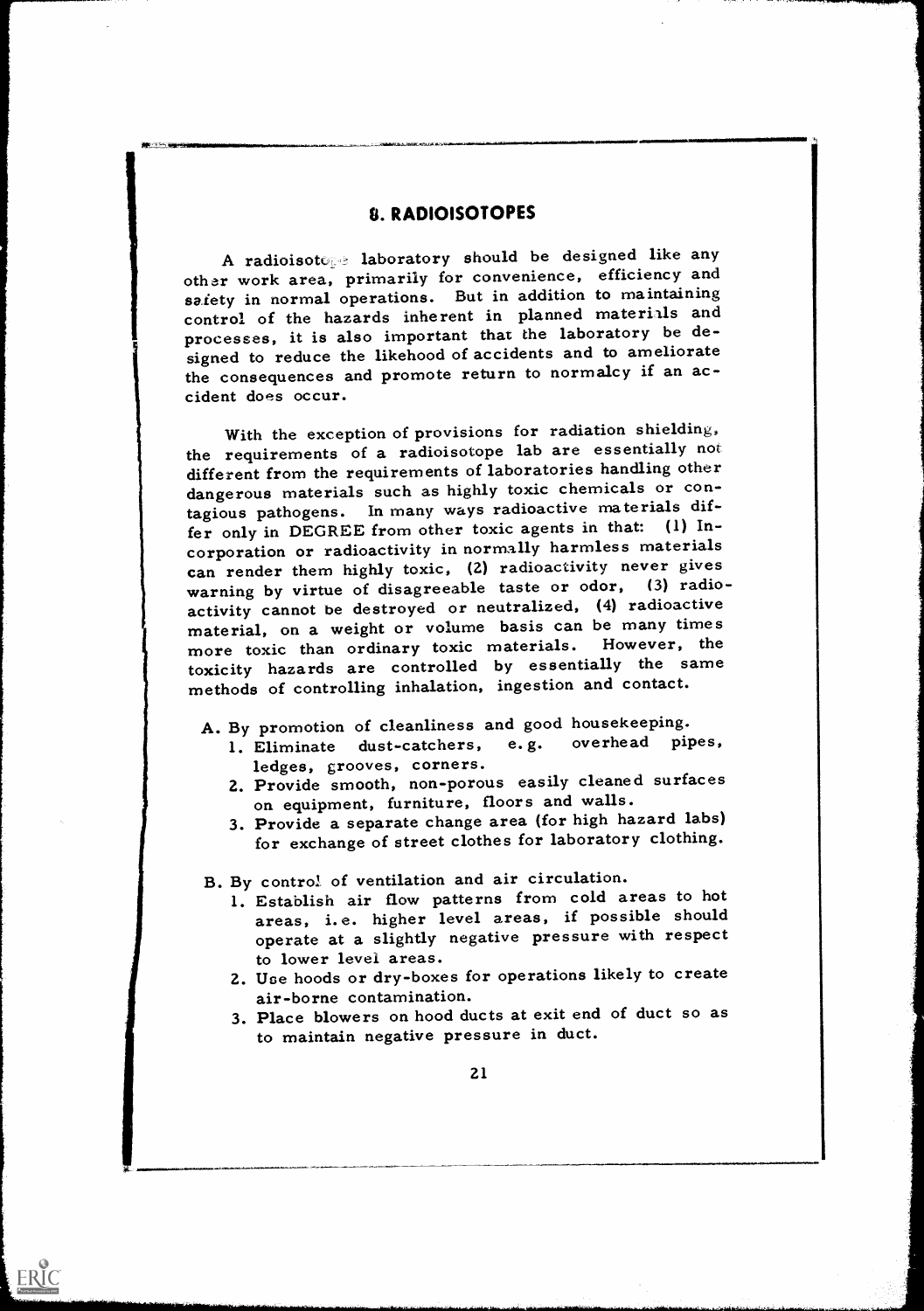- 4. Place filters, if used, preferably at entrance end of duct.
- 5. Utilize a common duct and blower when two or more hoods are in one room. If separate ducts and blowers are used, the blowers should be wired to a common switch to insure simultaneous operation (continuous operation is preferred otherwise downdrafts and cross contamination are probable.
- 6. Design room ventilation supply free of strong drafts -
- 7. Separate exhaust outlets a sufficient distance from ventilation intakes.
- C. By control of waste disposal.
	- 1. Select corrosion resistant and break resistant components for sinks and plumbing.
	- 2. Install hold-up tank where necessary.
	- 3. Select waste containers to minimize handling of waste.
	- Choose disposable containers or those with disposable liners.
	- 4. Provide special features or equipment when necessary for handling of animal waste and carcasses in radiobiological laboratories.

# D. Shielding may be required for:

- 1. Work areas.<br>2. Storage.
- 

ERIC

- 3. Hood ducts and filter boxes.
- 
- 4. Plumbing.<br>5. Doors and walls common to other areas.
- E. Shielding sometime s requires additional structural support incorporated into walls, floors and furniture.

Design of hot labs is a specialized subject on which the available references should be consulted.

'Ilialikailthil<del>shifiatalliameamagehai</del>itakthiganista kontrollation kan katharin kan katharin kan katharin kan ka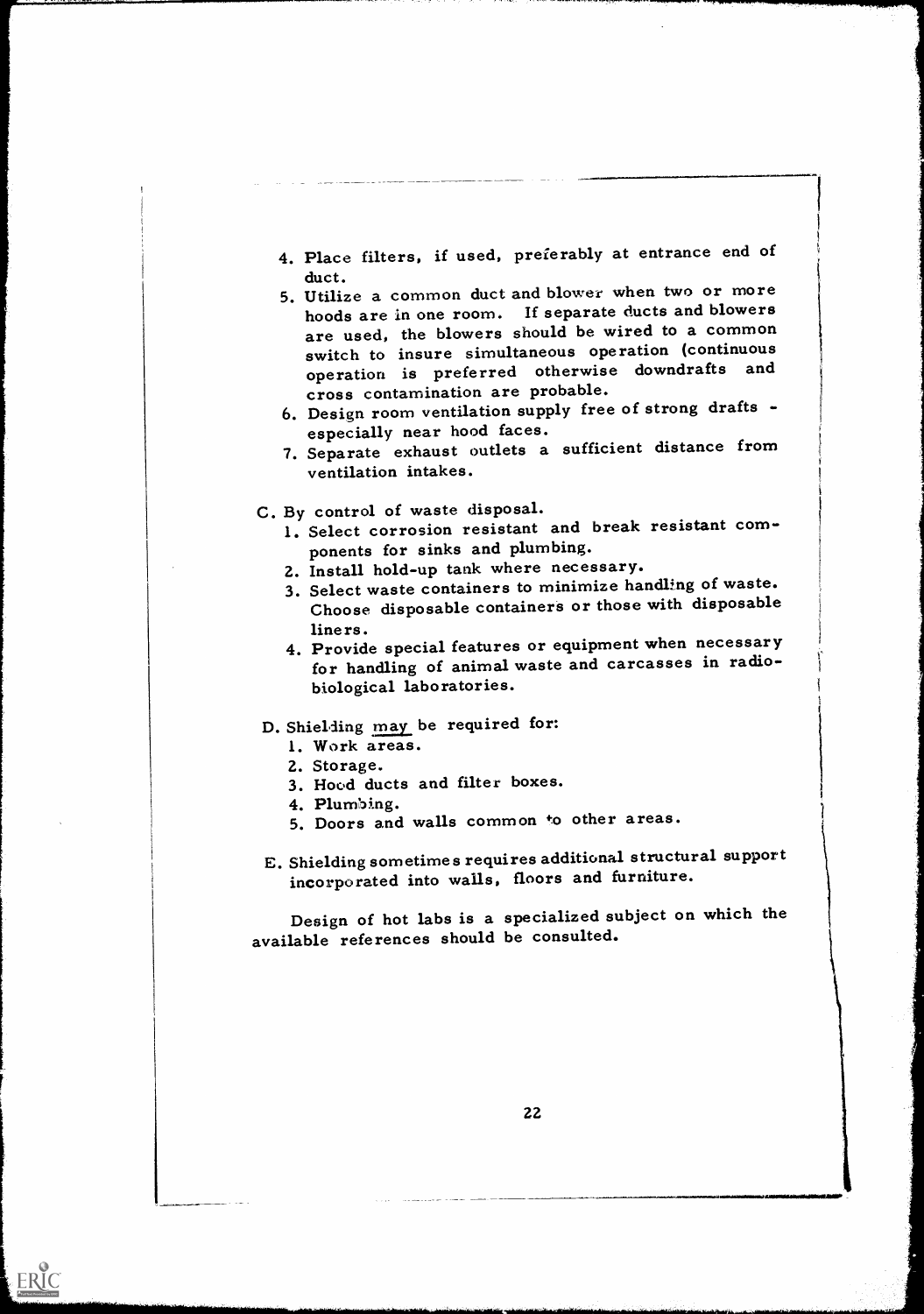## 9. EGRESS FACILITIES

Each laboratory or other potentially hazardous area should have two exits as remote from each other as possible. Laboratory benches and other equipment should be arranged to facilitate egress and visibility from the corridor with small wired glass panels. Doors from labs to corridors should be at least 36 inches wide, have school type hardware, be openable from lab without a key, and be so designed that they can swing safely in the direction of egress without swinging more than 12 inches into the corridor. Maximum distances to exits should be 75 feet.

#### 10. FIRE RESISTANCE

Walls, doors and windows between laboratories and corridors should have a minimum fire resistance of 3/4 hour, as determined by fire test ratings.

# 11. WATER SUPPLY AND PIPING

Laboratory water supplies should be suitably designed so that the drinking water supply will not become contaminated. (If there are separate supplies, the potable and nonpotable outlets need to be clearly identified.) All plumbing fixtures equipped for hose connections should have antisiphonage devices installed.

Consideration should be given to providing an emergency water supply where ever pressure failure would create hazards, e.g. condensers, cooling water, eyewashers.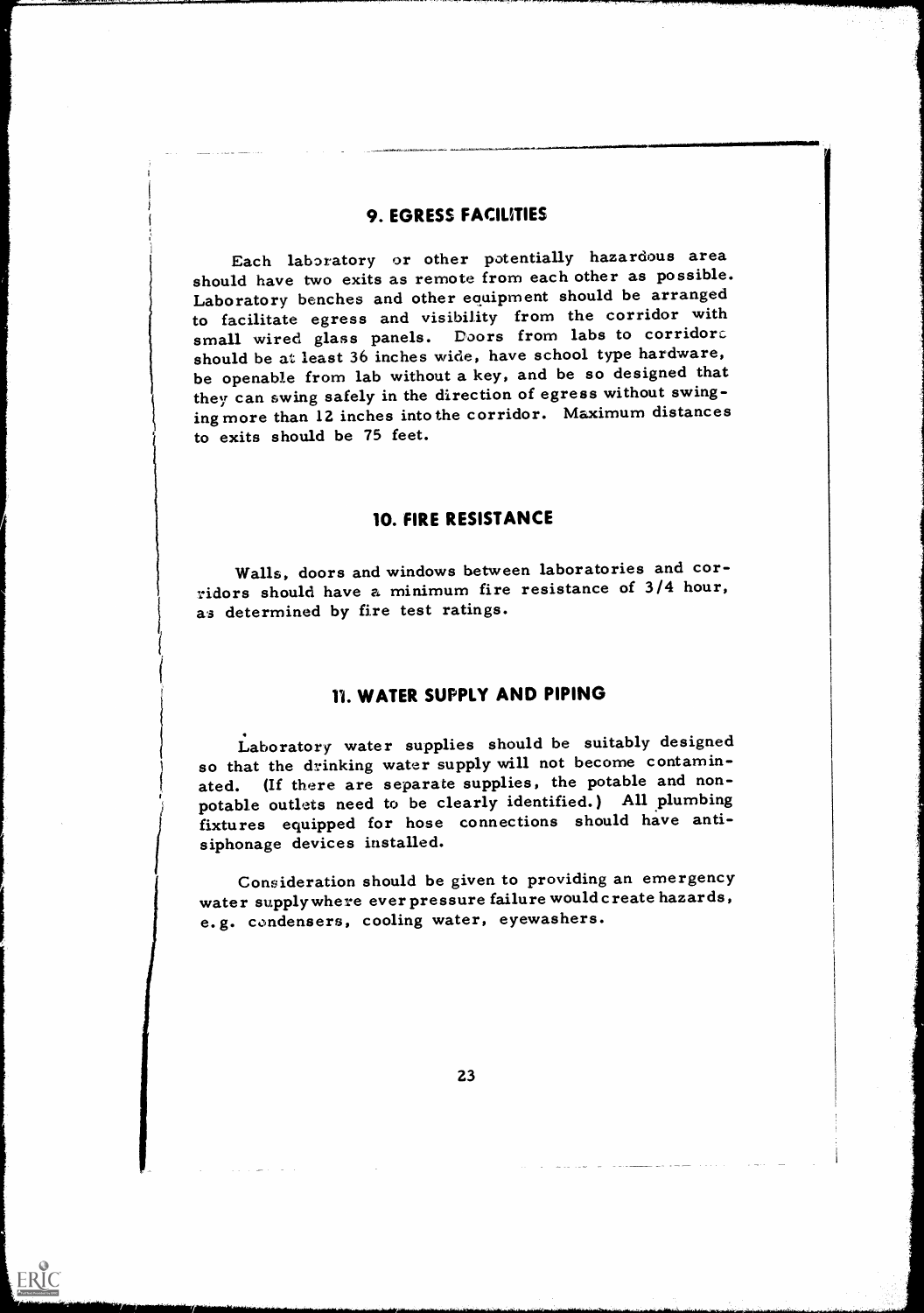# 12. MISCELLANEOUS DESIGN FEATURES

¥

Office and individuallaboratories should be separated with offices nearer the corridor.

Each laboratory should have one sink supplied with hand washing materials so that persons using the lab can conveniently remove toxic materials before putting on street clothes or going out of the laboratory for drinking coffee, eating or smoking.

The number of researchers working in a single research laboratory space should be limited with a preferable minimum of two and preferable maximum of four.

Laboratory hoods should be equipped with safety glass sash --horizontal sliding panels no wider than 16 inches is preferred. Laboratory benches should be designed so that safety glass shielding is facilitated (Since all reactions under pressure or vacuum should be shielded). (Double lab benches where persons may work opposite each other should be shielded.) Double lab benches where "persons may work opposite each other should be provided with safety shielding (safety glass would minimize interference with lighting and would permit observation of reactions which may be tempora tended.)

Safety centers where electrical, gas, steam, air and other utilities can be shut off should be located outside the laboratory rooms.

Provisions for hanging coats so that they do not obstruct safety equipment or egress should be made. Hanging coats in halls is not recommended.

Steam outlets on benches should be aimed downward. Valves for gas, steam and air should be of the type that indicates at a glance if the valve is open. One gas outlet in each lab should be fitted with a check valve to prevent oxygen being introduced into gas lines in glass blowing operations. All valves should be consistently color coded and where possible shape coded to reduce confusion in use.

24